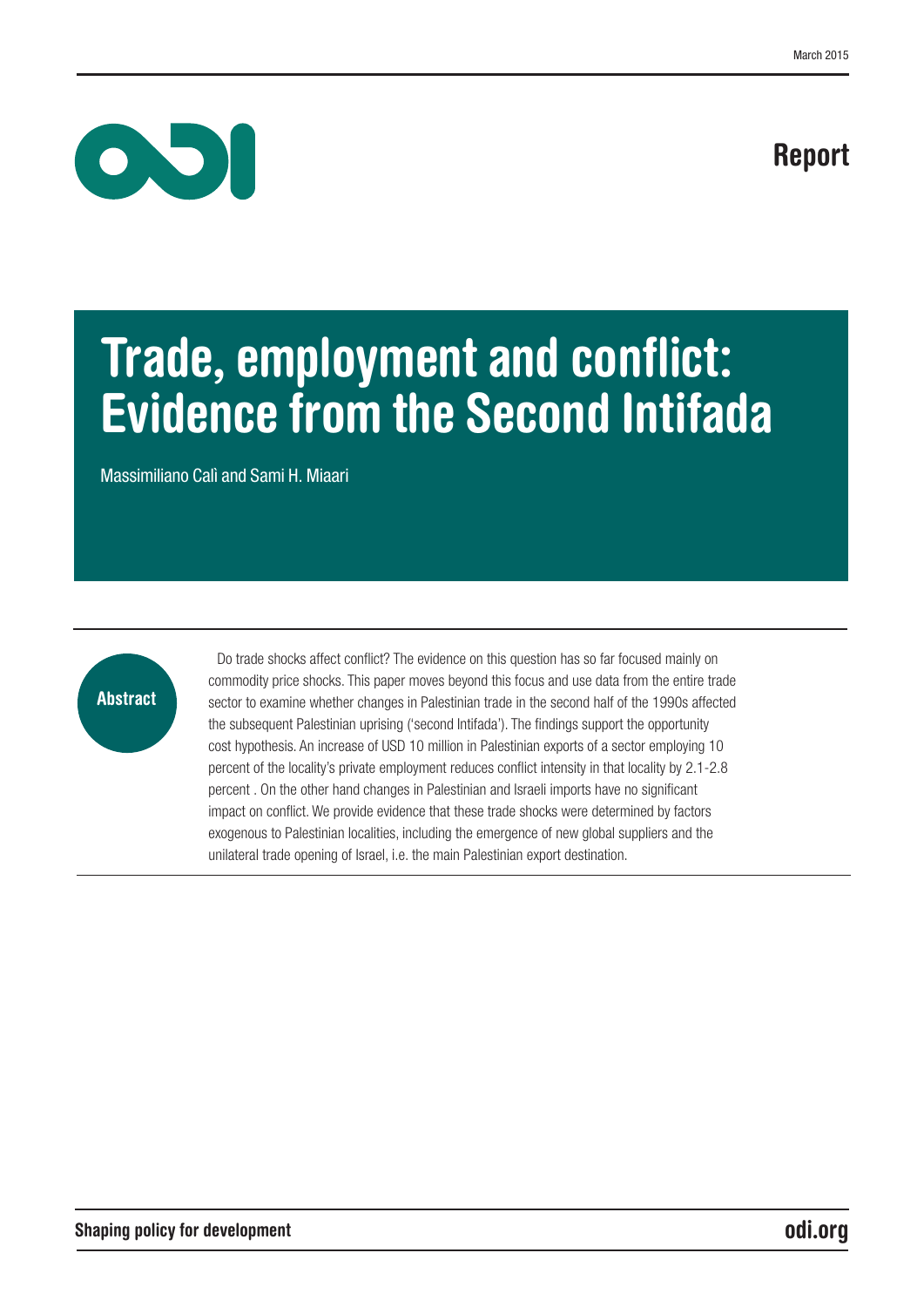# Acknowledgements

The authors (Massimiliano Calì –ODI Research Associate/World Bank Economists and Sami H. Miaari- Department of Labour Studies, Tel-Aviv University) thank Babatunde Abidoye, Hani Mansour and Quy-Toan Do for useful comments. The views or opinions presented in this paper are solely those of the authors and do not necessarily represent those of ODI, the World Bank or any of the member countries.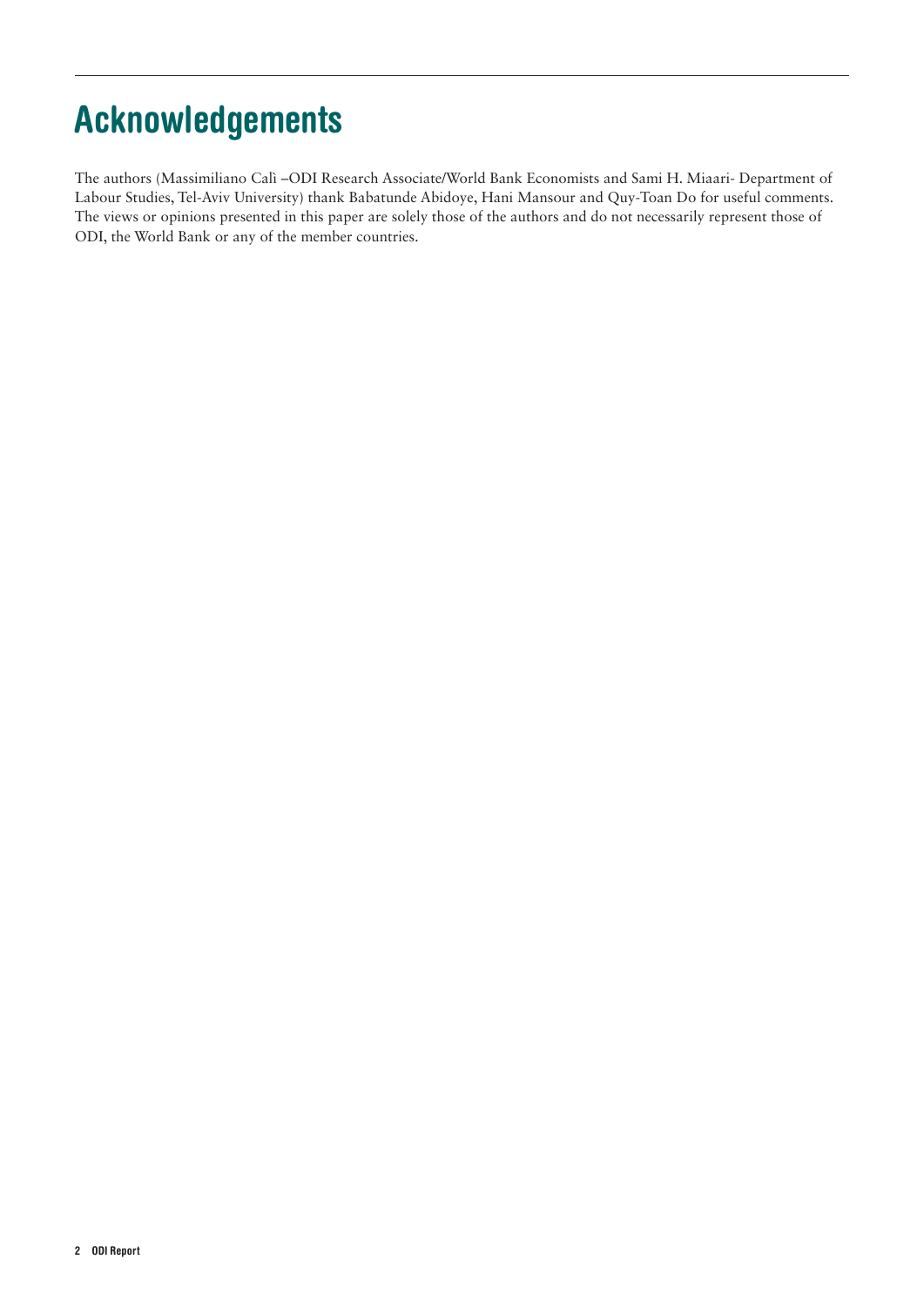# 1. Introduction

Trade is one of the main channels through which income shocks affect conflict in fragile countries. Increases in exports may raise the incomes for certain sections of the population, thereby raising their opportunity cost of engaging in political violence. Some recent evidence provides indirect support for this mechanism, finding that a rise in international prices of a commodity reduces the probability and intensity of civil conflicts in countries that export that commodity (Bruckner and Ciccone, 2010; Berman and Couttenier, 2014; Dube and Vargas, 2013). However, the robustness of the evidence in support of this mechanism is disputed (Bazzi and Blattman, 2014). This may be due to a number of issues impairing the empirical analysis. First the cross-country heterogeneity of the effects of income shocks on conflict is likely to be large. Second, it is difficult to properly isolate the opportunity cost from other channels that may be concomitantly at play as a result of trade shocks, especially when focusing on commodity exports. Indeed increases in the price of exported commodities may also raise the incentive to fight over the control of the exportables, especially if they are easily appropriable as in the case of extractive commodities (Dal Bó and Dal Bó, 2011).

This paper moves beyond the commodity prices analysis and considers how exogenous changes in the entire exports and imports baskets affect conflict. It does so by employing an empirical approach linking trade to local employment, which is novel in the conflict literature, and by implementing it using a rich set of data from the Israeli-Palestinian conflict. We consider to what extent changes in Palestinian trade – particularly exports – in the second half of the 1990s affected the intensity of the second Palestinian uprising (Second Intifada) between September 2000 and December 2004. In order to capture the local-level impact, for each Palestinian locality we weigh the pre-Infitada changes in Palestinian sectoral exports (and imports) by the sector's share in the locality's private employment in 1997. This weighting scheme allows us to construct measures of exposure to the trade changes via the employment channel. The focus on the latter provides a clean test of the opportunity cost hypothesis of conflict, i.e. that better employment opportunities linked to trade reduce the population's incentives to engage in political violence.

To relieve the concern that the locality's employment structure may capture other factors related to the locality's propensity to participate into violence we also include a large array of locality-wise socio-economic controls as well as indicators of past violence.

We argue that the trade changes that we examine are largely exogenous to local Palestinian conditions for two main reasons. First, we consider a large number of small localities (569), each of which should exert little

influence on the overall Palestinian sectoral trade. Second, we argue that these changes in trade, and exports in particular, are mainly driven by two factors exogenous to the Palestinian economy. The first is the emergence of new global suppliers, chiefly China, competing in similar sectors (and markets) where Palestinian exports are concentrated. The second factor is the opening of Israel to imports from the rest of the world with a reduction of import tariffs consistent with the wave of global trade liberalization of the 1990s. This opening eroded the preferential access of Palestinian exports to the most important external market for Palestinian goods.

In line with the hypothesis of exogeneity of changes in exports we show that the results of the analysis are robust to instrumenting our measures of exposure to export changes with measures based on these external factors. The latter measures are constructed using the growth of Chinese sectoral exports to the world or the reduction in Israeli sectoral tariffs instead of the actual changes in Palestinian sectoral exports (and imports).

Our results indicate that an increase in Palestinian exports during the late 1990s is negatively associated with the intensity of the conflict during the Second Intifada, as measured by the total number of Palestinian fatalities caused by Israel in each locality. The results from our preferred specifications suggest that a \$10 million reduction in Palestinian exports in a sector employing 10% of private employees in a locality increases the subsequent number of fatalities in that locality by between 2.1 and 2.8 percent. This result is robust to the inclusion of a wide range of local-level socio-demographic and economic characteristics as well as measures of past conflict and labor market conditions. It is also robust to the inclusion of changes in Israeli imports from the rest of the world (excluding from Palestine) as well as changes in Palestinian imports. This finding appears to be particularly robust for the Palestinian exports to Israel while it is less robust for Palestinian exports to the rest of the world. That is not surprising given the dominance of Israel as a destination market for Palestinian exports. This conflict reducing effect of export surges is particularly significant in localities with a large share of refugees and with a high unemployment rate.

These results support the opportunity cost hypothesis: increases in Palestinian exports reduce the intensity and even the probability of the subsequent conflict by increasing employment opportunities. On the other hand, our results also suggest that Palestinian imports (from anywhere) do not affect conflict intensity nor its probability.<sup>1</sup> This finding suggests that the eventual displacement effect of increased imports is not substantial and/or is compensated by the increased domestic demand which determined also the increase in imports. Similarly changes in Israeli imports from the rest of the world do

<sup>1</sup> This result is robust also to excluding Palestinian imports from Israel (as much of Palestinian imports from the rest of the world is registered as Israeli imports).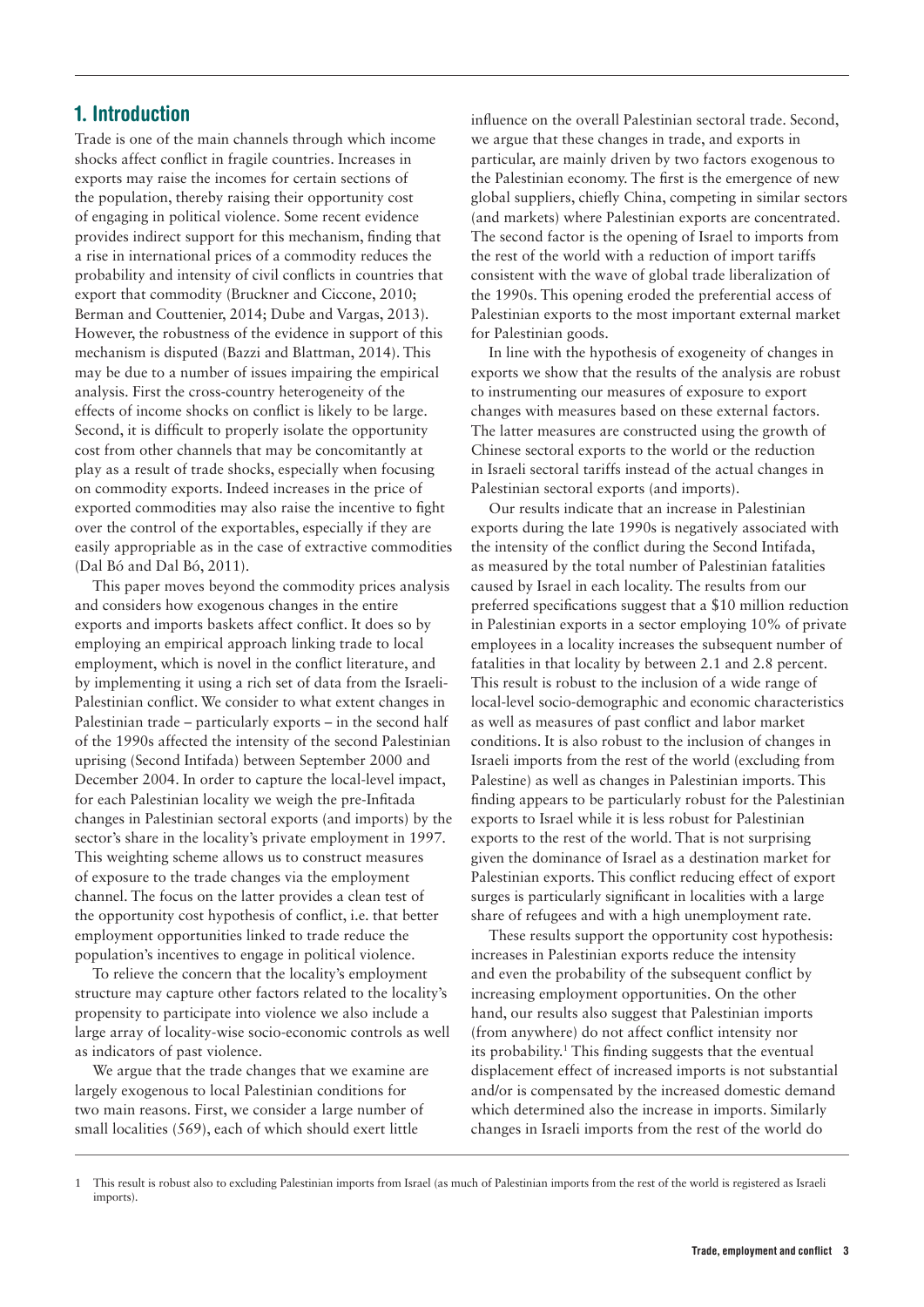not affect conflict intensity either once we control for the changes in Palestinian exports.

The paper is organized as follows: the next section places the study in the context of the literature; section 3 describes the evolution of the Palestinian trade and employment patterns before the second Intifada; sections 4 and 5 detail the data and the methodology; section 6 presents the results; and section 7 concludes.

# 2. Related Literature

The paper is linked to the growing body of evidence on the impact of economic shocks, and trade in particular, on civil conflict. One of the main mechanisms that this literature has been testing comes from Beckers's (1968) seminal work on the economics of crime, according to which increases in citizens' incomes raise their opportunity cost of engaging in rebellion.2 Earlier cross-country studies provided indirect support for this mechanism by showing a negative relation between income levels and shocks on one side and violence and war on the other (Miguel et al., 2004, Collier and Hoeffler, 2004). In a recent study, Dube and Vargas (2013) found that a large decrease in international coffee prices lowered wages in Colombian municipalities that specialize in the cultivation of coffee and increased the violence in them. However, the evidence from other studies using international commodity prices as a source of exogenous trade shock is more mixed.3

Moreover, changes in the prices of other commodities may have a different effect. For example, an increase in income due to an increase in the price of minerals or fuel can be appropriated by a group obtaining control of the source of income at the local or national level. In such instances, a positive trade shock could increase the 'prize' of the conflict, thus raising the incentive for fighting.<sup>4</sup> In fact, Dube and Vargas (2013) found that an increase in international oil prices increases the violence in Colombia's oil region. Finally, positive income shocks are also likely to increase the revenues for the state and thus its capacity to confront armed groups (i.e. the state capacity channel), leading to an eventual reduction in conflict (Besley and Persson, 2008). This is the same prediction of the opportunity cost channel, so the two are difficult to distinguish.<sup>5</sup>

Our focus on the Israeli-Palestinian conflict allows us to isolate the importance of the opportunity cost mechanism. Palestinian exports do not include goods that would raise the gains from appropriation, such as oil or minerals. Moreover, the Palestinian Authority's limited ability to tax private earnings should minimize its possibility to use increased exports to curb violence against Israel, or alternatively to use the funds to increase violence against Israel. An additional contribution of our analysis is that it focuses on the entire export basket of the country, not just on specific commodities. These exports also include agro-processing and manufactured goods, which account for a significant share of the exports of many conflictprone countries (especially above the low income status). In this sense the paper is closer to the thin literature on the effects of trade policy shocks on conflict, whose findings support the idea that a positive trade shock reduces the probability of conflict (Bhavnani and Jha, 2011; Berman and Couttenier, 2014).<sup>6</sup> Relative to this literature, we argue that this paper is better suited to explicitly capture the opportunity cost mechanism of economic shocks by a carefully specified set of trade variables.

This paper is also related to the literature on the role of economic factors on violence in the Israeli-Palestinian conflict. The results from previous studies are mixed. Berrebi (2007) shows that an individual with higher education and standard of living is more likely to become a suicide bomber, while Sayre (2009) and Saleh (2009) using district-level data find the opposite relationship. In addition, Calì et al. (2013) find no support for the opportunity cost mechanism by relating districts' public sector employment and Palestinian fatalities in the Palestinian Territory (PT) during and after the second Intifada. One interpretation of the findings is that the opportunity cost of engaging in political violence does not apply to public sector employees, as they do not face a high cost from shirking.

In a related study, Miaari et al. (2014) find a positive association between adverse employment shocks and Palestinian fatalities during the second Intifada. Their results suggest that a large unemployment shock - i.e. Israel's abrupt imposition of severe restrictions on the employment of Palestinians within its borders at the

<sup>2</sup> When incomes and employment are higher, so is the expected income foregone due to allocating time to violence rather than to an economically productive activity.

<sup>3</sup> For example Bruckner and Ciccone (2010) and Berman and Couttenier (2012) find that positive price shocks reduce the probability and intensity of conflict; Bazzi and Blattman (2013) find that these shocks have no robust effect on conflict onset.

<sup>4</sup> This type of 'prize' (called also 'rapacity') mechanism is part of the explanation for the eruption and/or the escalation of violence in many modern conflicts, such as in the Democratic Republic of Congo (Maystadt et al., 2014), in Colombia (Dube and Vargas, 2013; Angrist and Kugler, 2008) and in Africa (Buhaug and Rod, 2006).

<sup>5</sup> In fact Bazzi and Blattman (2014) argue that their results are more consistent with the idea that increased commodity revenues augment state capacity, rather than with the opportunity cost argument.

<sup>6</sup> Bhavnani and Jha (2011) find that residents of districts in British India that were negatively affected by Britain's trade policy favoring British manufactures over Indian producers were more likely to engage in violent insurrection in the Quit India rebellion of 1942. Berman and Couttenier (2014) show that enhanced preferential access to the US market through the Africa Growth and Opportunity Act (AGOA) reduced conflict, especially in those countries with a high share of exports in products eligible under AGOA.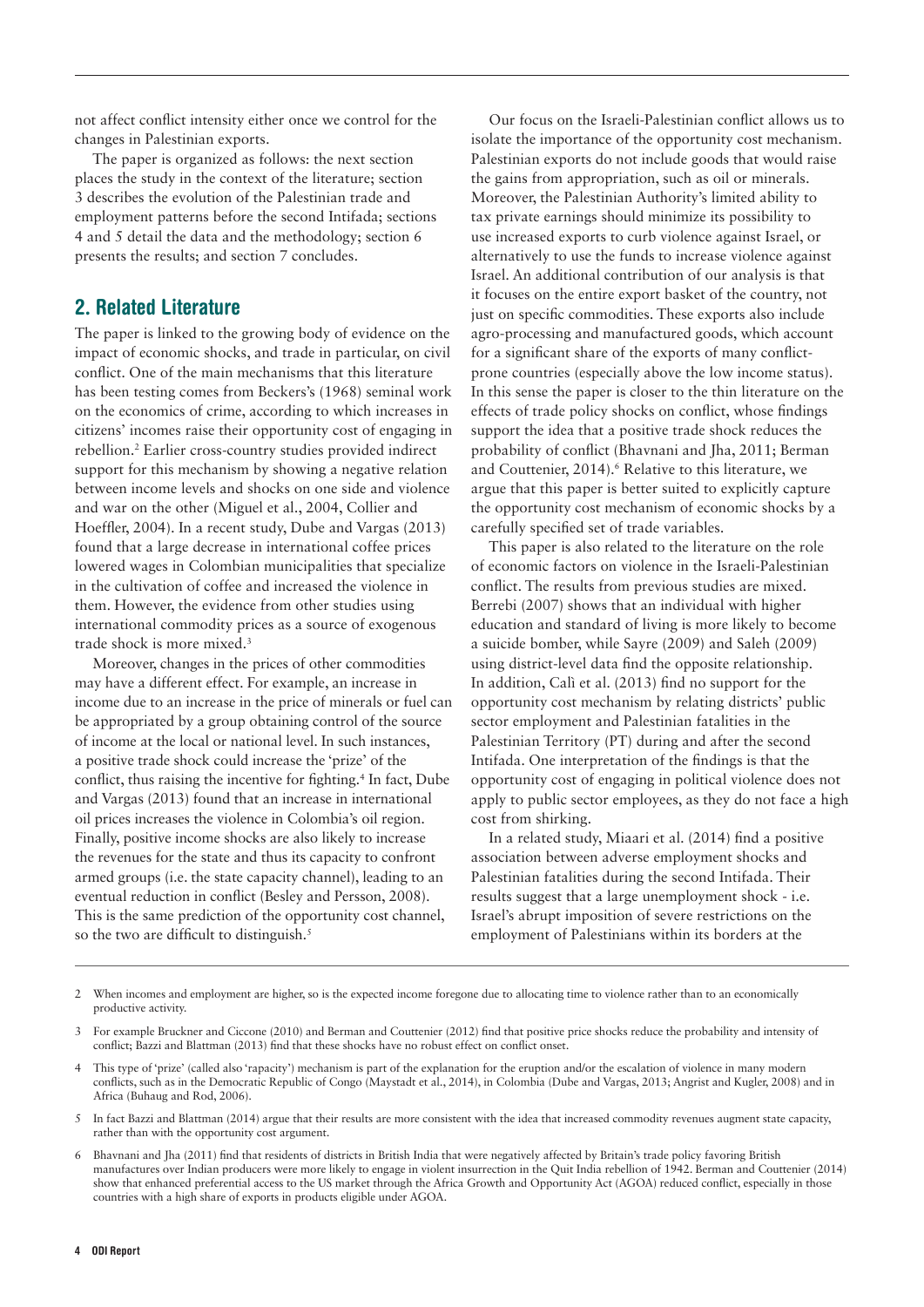outbreak of the second Intifada - increased violence in the West Bank.7 The identification strategy hinges on the assumption that the large variation in the pre-Intifada employment rates in Israel across West Bank localities was unrelated to prior levels of involvement in the conflict. These results may provide some prima facie support for the opportunity cost mechanism for private employees. Our analysis will take this channel into account by including the localities' share of employment in Israel.

From a methodological perspective, the paper is related to the strand of literature identifying the impact of trade shocks on welfare and labour outcomes at the sub-national level. A few studies have used the geographic location of regions within developing countries to study the impact of trade liberalization on local labour markets (e.g. Chiquiar, 2008 and Calì, 2014). In-line with our strategy, others have linked the employment composition of sub-national units to trade changes at the industry level. That is the case in Topalova (2010), who looks at the impact of trade liberalization on poverty across Indian districts. Autor et al. (2012) explore a similar shock to the one we consider here, i.e. the rising import competition from China on local US labour markets. To the best of our knowledge this is the first study that uses this type of approach to look at the relation between trade shocks and conflict.

### 3. Trade patterns prior to the second Intifada

Palestinian tradable production is heavily dependent on Israel, as almost 90% of Palestinian merchandise exports is destined for Israel.<sup>8</sup> Palestinian external trade is de facto regulated by Israel. Following the Oslo accords in 1993, the PT and Israel have become part of a de facto custom union with a common external tariff decided by Israel, which during the 1990s controlled all the borders of the custom union, with no tariffs or quotas imposed between Israel and the PT.9 While the PT can de jure have its own trade policy, e.g. it can sign trade agreements with third parties, de facto this is not the case. Any imports bounded to the PT have to enter the union via an international border controlled by Israel, which automatically charges the Israeli import tariff for goods from the specific country of origin.

Israeli control of the international borders implies that Palestinian exporters and importers have an incentive to





*Source: Authors' elaboration on data from the Palestinian Central Bureau of Statistics.*

use Israeli intermediaries to clear imports and exports. Israeli intermediaries reduce the cost and time of trading relative to those faced by Palestinian traders. According to a report by the World Bank (2010), Palestinian imports and exports are subject to twice the costs of Israeli imports and exports using the same port facilities in Israel. Importing procedures take on average as much as four times longer for Palestinians than for Israelis (40 days vs. 10 days). The incentive for Palestinians to use Israeli traders is reflected in the data. The Bank of Israel (2010) estimated that 58% of the Palestinian imports from Israel in 2008 were through trading companies (most of which was re-export).

The custom union generated preferential access of Palestinian and Israeli goods in the respective markets. As Israel controls the international borders, de facto it establishes unilaterally the trading rules of the union. The opening up of the Israeli import regime in the 1990s eroded the preferential access of Palestinian goods in their dominant export market and imports from the rest of the world have progressively replaced those from the PT, especially in the main labor-intensive sectors.

Partly as a consequence of this shift, manufacturing production in the PT declined in real terms by almost 20% between 1994 and 2009.10 Palestinian merchandise

12 The distribution is obtained through a kernel density function (with 1.5 bandwidth).

The authors find that localities which were relatively more dependent on employment in Israel experienced relatively more fatalities after the restrictions were imposed.

<sup>8</sup> Part of this export in the 1990s was due to Israeli firms using Palestinian firms as subcontractors in a number of sectors, such as textile, garments and furniture.

<sup>9</sup> Since the withdrawal of Israel from Gaza in 2005, the border between Gaza and Egypt is no more controlled by Israel although the blockade of Gaza effectively implies no formal trade between Gaza and Egypt.

<sup>10</sup> Authors' calculations based on PCBS' National Accounts.

<sup>11</sup> Authors' calculations based on PCBS' trade data and National Accounts.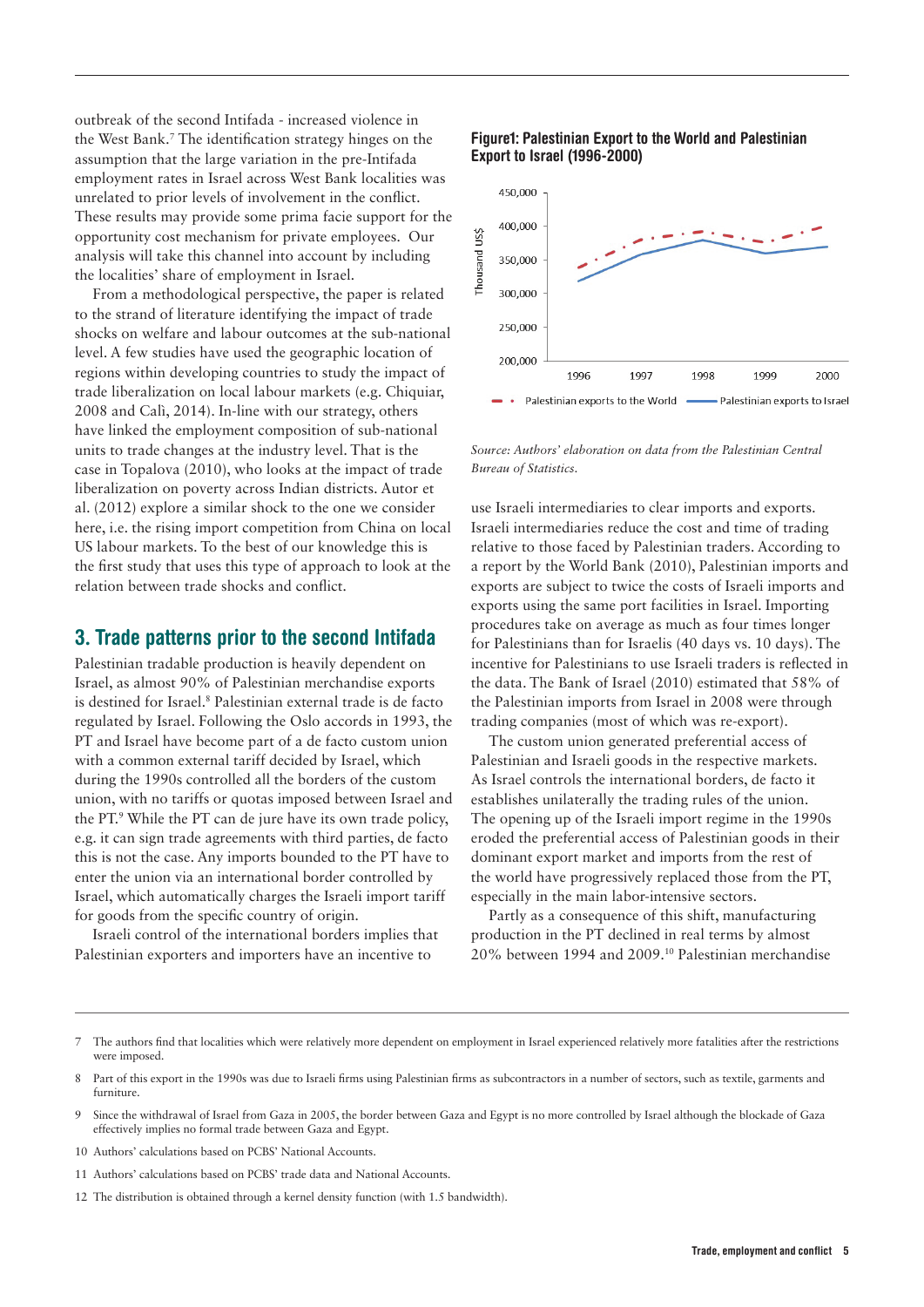exports slowed in nominal terms prior to the second Intifada (figure 1). These exports follow closely exports to Israel, which account for more than 90% of total Palestinian exports, confirming the key importance of the Israeli market for Palestinian tradable production. This dominance is partly due to the fact that much of the Palestinian exports to the world transit through Israel, as mentioned above.

The small increase in nominal exports translated into a decline in exports as a share of GDP from over 10% in 1996 to less than 9% in 1999.11 Palestinian exports also declined slightly in constant prices during the same period. To put these changes in perspective, figure A1 in the Appendix compares the distribution of percentage changes in Palestinian exports with those in Israeli imports (from the rest of the world) over the same period. This comparison confirms that Palestinian exports generally performed worse than Israeli imports.

These changes in Palestinian trade mask a large variation across sectors. Figure 2 shows the distribution of changes in Palestinian exports across SITC 5-digit sectors.12 While the shape of the distribution suggests more sectors with negative than positive changes, the variation is large. This is confirmed by looking at the six best and worst performing export sectors during the period (Figure 3). The former include, among others, cucumber and marble and alabaster, exports of which increased by more than \$6 million each. At the same time, the building stone sector exhibited a drop of \$8 million. These patterns should translate into employment effects at the local level, depending on where these goods are produced and their degree of labor intensity. In the empirical section,

#### Figure 2: Distribution of changes in Palestinian exports (1996-99), USD '000



*Note: Sectors are recorded at the 5-digit SITC level. Source: PCBS.* 

#### Figure 3: Best and worst performing Palestinian export sectors, (1996-99), USD '000



*Note: Sectors are recorded at the 5-digit SITC level. Source: PCBS.*

we propose measures to capture the impact of this large variation in performance across sectors on the intensity and incidence of the second Intifada at the local level.

# 4. Data

The data in this study are taken from various Palestinian and Israeli sources that include information on the Palestinian labour market, on economic and sociodemographic characteristics of Palestinian localities, on Palestinians fatalities from the conflict, and on Palestinian and Israeli trade. These data were aggregated to the level of the locality, which serves as the unit of analysis and represents the smallest spatial unit for which economic data is available in the West Bank and Gaza. Our sample consists of 532 localities in the West Bank, and 37 localities in the Gaza Strip (see Table 1).

Data on the number of Palestinians fatalities from politically-motivated violence (Palestinians killed by Israelis) during the Second Intifada (September 2000-December 2004) in each locality are taken from B'Tselem - the Israeli Information Center for Human Rights in the Occupied Territories.13 B'Tselem publishes detailed data records which include every Israeli and Palestinian fatality during the Second Intifada. As in previous studies (Miaari et al., 2014; Cali and Miaari, 2013), the number of Palestinian fatalities killed by Israeli forces is the main measure of conflict intensity across the Occupied Palestinian Territories. This is a suitable measure as most of these fatalities were the result of political demonstrations suppressed by the Israeli army or direct confrontation between the Israeli army and Palestinian armed factions. The evolution of Palestinian fatalities, depicted in figure 4, shows that violence in the West Bank peaked in 2002 and declined through 2003 and

<sup>13</sup> Available at: [http://www.btselem.org.](http://www.btselem.org)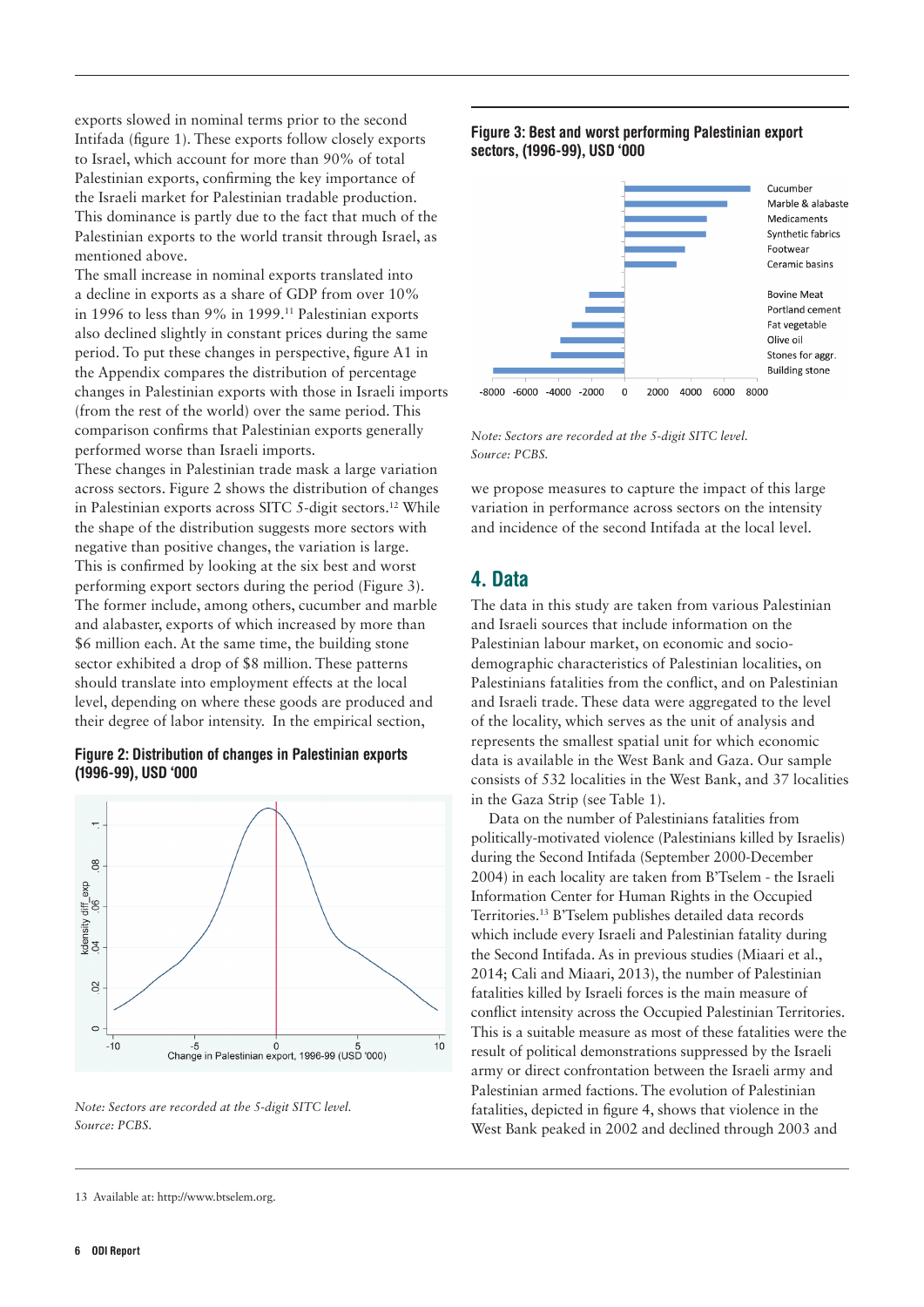# Table 1: Summary Statistics for key variables

|                                                        | Obs. | <b>Mean</b> | <b>SD</b> | Min            | <b>Max</b> |
|--------------------------------------------------------|------|-------------|-----------|----------------|------------|
| Palestinian fatalities                                 | 569  | 4.33        | 21.84     | 0              | 331        |
| Localities with at least one fatality                  | 569  | 0.35        | 0.48      | $\overline{0}$ | 1          |
| △ Palestinian exports96-99                             | 569  | 3.53        | 4.36      | $-6.21$        | 13.48      |
| △ Palestinian exports to Israel96-99                   | 569  | 4.53        | 5.48      | $-5.2$         | 17.16      |
| △ Israeli imports from RoW96-99                        | 569  | $-11.73$    | 32.78     | $-144$         | 120.12     |
| △ Palestinian imports96-99                             | 569  | 25.33       | 17.61     | $-4.87$        | 95.18      |
| △ Palestinian exports to RoW96-99                      | 569  | $-1.00$     | 1.31      | $-5.29$        | 2.42       |
| Socioeconomic characteristics in 1997 in locality      |      |             |           |                |            |
| <b>Total Population</b>                                | 569  | 4542        | 18499     | 4              | 353113     |
| Share of males in the population                       | 569  | 0.51        | 0.03      | 0.385          | 1.         |
| Share of population between the ages 15-40             | 569  | 0.39        | 0.04      | 0.273          | 0.727      |
| Share of population with up to elementary<br>education | 569  | 0.61        | 0.12      | 0.25           | 0.973      |
| Share of refugees in the population                    | 569  | 0.28        | 0.32      | $\mathbf 0$    | 1          |
| Share of households with more than 8 persons           | 569  | 0.34        | 0.11      | $\mathbf 0$    | 1          |
| Share of married in the population                     | 569  | 0.33        | 0.03      | 0.174          | 0.438      |
| Localities in Gaza Strip                               | 569  | 0.07        | 0.25      | $\mathbf 0$    | 1          |
| Pre-Intifada Fatalities                                | 569  | 0.25        | 1.44      | 0              | 20         |
| Localities in Jerusalem                                | 569  | 0.05        | 0.22      | $\mathbf 0$    | 1          |
|                                                        |      |             |           |                |            |
| Availability of public utilities in 1997 in locality   |      |             |           |                |            |
| Water                                                  | 569  | 0.69        | 0.46      | $\overline{0}$ | 1          |
| Electricity                                            | 569  | 0.84        | 0.37      | $\mathbf 0$    | 1          |
| Sewage                                                 | 569  | 0.11        | 0.31      | $\mathbf 0$    | 1          |
| Telephone (landline)                                   | 569  | 0.63        | 0.48      | $\mathbf 0$    | 1          |
| Share of employment in Israel in 1999                  | 222  | 10.63       | 6.91      | $\overline{0}$ | 36.186     |
| Locality type                                          |      |             |           |                |            |
| Urban                                                  | 222  | 0.23        | 0.42      | 0              | 1          |
| Refugee Camp                                           | 222  | 0.10        | 0.30      | 0              | 1          |
| Average wage of employees in Israel in 1999            | 212  | 100.96      | 16.08     | 52.03          | 150.160    |
| Share of public sector employment in 1999              | 222  | 5.65        | 3.87      | 0              | 18.947     |
| Average wage of public sector employees in 1999        | 209  | 59.57       | 35.03     | 30.66          | 538.280    |
| Share of private sector employment in 1999             | 222  | 9.75        | 6.81      | 0.53           | 41.523     |
| Average wage of private sector employees in 1999       | 221  | 61.92       | 17.35     | 16.62          | 150.135    |

*Notes: See Table 1A for variables' description; source: Authors' elaboration using different data set; see text for details.*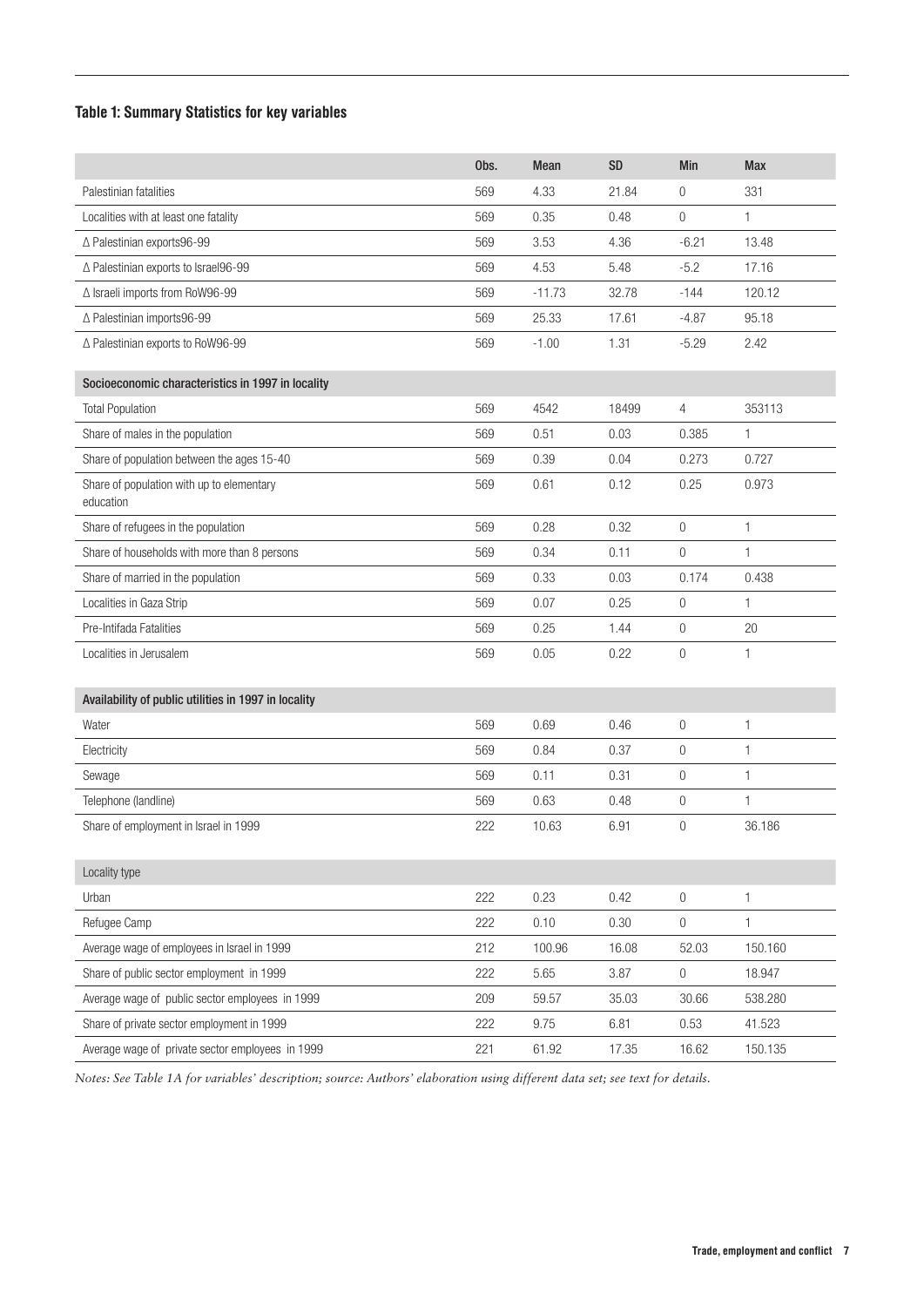#### Figure 4: Palestinians Killed by Isreali forces in the West Bank and Gaza, 200-2004



#### *Source: B'tselem*

2004, when the second Intifada finally drew to a close. This period was followed by periods of relatively low intensity conflict. In Gaza, after the drop in 2003, violence picked up again in 2004 and lasted until the first half of 2005. During the respective sample periods, 1,278 Palestinian fatalities were recorded in the West Bank. In Gaza, 1,702 Palestinian fatalities were recorded (see Figure 4).

Locality-level data on Palestinian sectoral employment as well as on socio-demographic characteristics come from the 1997 Palestinian population census carried out by the Palestinian Central Bureau of Statistics (PCBS). The Palestinian census data includes information about various localities' characteristics, such as total population, share of males in the population, share of population between the ages 15-40, share of population with up to elementary education, share of refugees in the population, share of households with more than 8 persons, share of people married in the population, as well as availability of public utilities. Importantly for our purposes the Census also records data on the employment of the population for all private establishments in the PT at the 2-digit ISIC level.

As explained below, we match this distribution of employment at the locality level with Palestinian and Israeli trade data at the 5-digit SITC level (revision 3) in order to compute the measure of exposure to the trade shocks. Palestinian annual import and export data are taken from the Palestinian Central Bureau of Statistics. Israeli import

and export data (at the 5-digit SITC level) come from the COMTRADE dataset in WITS.14 We also use world and Chinese exports data from the same source.

We are also able to identify those Palestinian fatalities which occurred as a result of political demonstrations or confrontation with the Is-raeli army by examining the description of each fatality provided by B'tselem. As this description is not available for all fatalities, this sub-set of fatalities is incomplete so in the subsequent analysis we use it only for robustness purpos-es.

Other labor market variables were constructed from two sources. Administrative data on all Palestinians employed in Israel with a permit in 1999 come from the Israeli Ministry of Industry Trade and Labor, which is in charge of issuing the permits. In addition we gathered further labor data, including information on Palestinian private, public and employment in Israel from the Palestinian Labor Force Survey (PLFS). This survey has been administered every quarter since 1995 to a nationally representative sample of households. We restrict the sample from the PLFS to individuals in the labor force between the ages of 15 and above and surveyed during at least one of the four quarters in 1999. As the survey is not stratified at the locality level, we exclude localities in which less than 30 individuals were interviewed in each round in 1999.15

Summary statistics for the key variables at the district level are provided in Table 1.

# 5. Empirical strategy

The identification strategy relies on the variation in the economic conditions of Palestinian localities associated with changes in trading patterns of the PT in the second half of the 1990s. There are three elements in the empirical analysis which ensure a clean identification of the trade shocks on conflict. First, there was a substantial variation across Palestinian localities in the pre-Intifada employment's dependence on tradable sectors. Second, this variation is arguably exogenous to the propensity of the locality's residents to be involved in the conflict with Israel. Third, the factors responsible for the changes in Palestinian trade, including the competition from emerging suppliers and Israeli trade policy, are largely exogenous to the locality-level conflict.

Specifically, we estimate the following equation using a Negative Binomial regression, which is an appropriate method for analyzing count data characterized by many zeros and by over-dispersion (Long and Frees, 2006): (1)

$$
F_{lr} = \gamma_r + \beta_1 \Delta EXP_l + \mathbf{B} X_l + \varepsilon_l,
$$

14 This is available at<http://wits.worldbank.org/wits/>

<sup>15</sup> Given this narrow geographical definition, many localities do not meet this criterion, leaving us with 241 localities. We drop 42 additional localities for which key variables in the analysis are missing.

<sup>16</sup> Note that all the results are robust to computing the changes over the 1997-1999 period or the 1996-2000 period (results available upon request).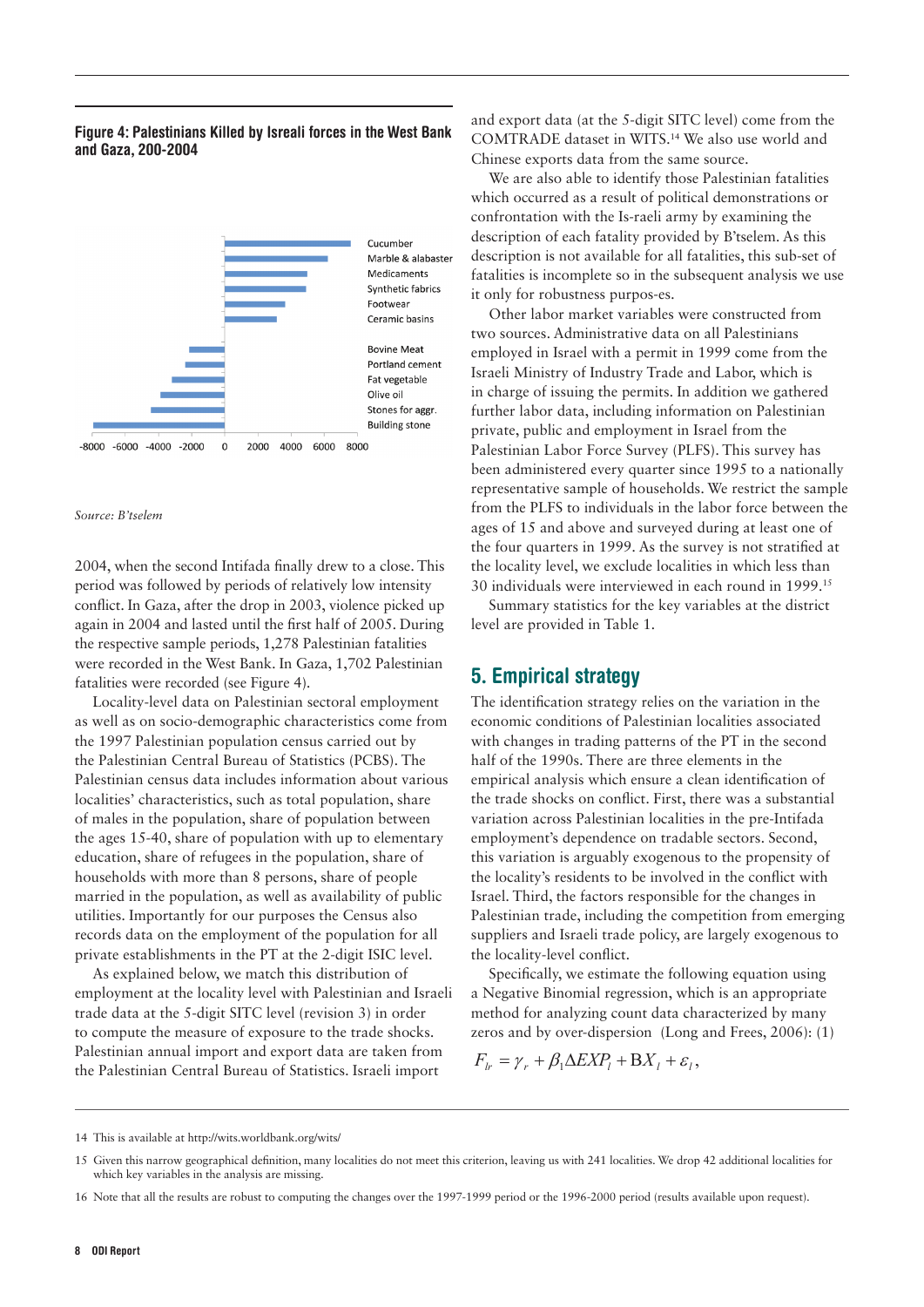where F is the number of fatalities in each locality l in region r during the period of September 2000 and December 2004. The change in Palestinian exports in each locality,  $\Delta exp_i$  is calculated as the sum of the change in exports in each sector *s* during the 1996-1999 period weighted by the share of employment in that sector in the locality's total private employment in 1997:<sup>16</sup>

$$
\Delta EXP_t = \sum_{s=1}^N \left( \Delta exp_s \times \frac{emp_{ls}^{1997}}{emp_i^{1997}} \right)
$$

(2)

This measure of exposure to the export changes is close in spirit to Topalova (2010) and should capture the effect of exports on conflict via employment. Thus it should provide for a direct test of the opportunity cost hypothesis. An appealing feature of this measure for our identification is that it should be exogenous to changes in local conditions related to conflict. That is the case as the distribution of employment across sectors in each locality is measured at the beginning of the period thus it should not be affected by the eruption of the local-level conflict after three years. In addition, given the large number of localities, each of them should not exert an important influence over ∆*exps*, which is the aggregation over all Palestinian localities. We provide below evidence in support of this exogeneity hypothesis by showing that the ∆*EXP* coefficient is not affected when instrumenting ∆*EXP* through measures using plausibly exogenous sources of export changes.

The specification (1) includes also region effects (where the regions are Gaza Strip, Jerusalem and the West Bank) as well as the vector X, which contains a host of sociodemographic variables at the locality level that might affect the distribution of employment across sectors and the level of conflict. These variables refer to 1997 and include the total population, share of males in the population, share of the population aged 15-40, share of population with elementary education or below, share of households with more than 8 members, and the share of married individuals. We also control for other factors that may foster Palestinian grievances. First we include controls for the availability of public utilities such as water, electricity, sewage, and landline telephones. Second, we control for the unemployment rate in 1997 (computed from the Census). Third, we also control for the number of permits to work in Israel in 1999, which Miaari et al. (2014) show to be associated with the subsequent violence. Finally, to control for the cyclicality of the conflict, the vector *X* includes also the number of Palestinian fatalities in each locality between January 1995 and August 2000. All of these controls

should relieve the potential concern that the locality's employment structure may capture other factors that are also related to the locality's propensity to participate into violence. Finally, the error term is  $\varepsilon$  and standard errors are robust.

In some specifications, we also account for other local labor market characteristics that might be correlated with changes in exports as well as violence. These controls include the locality-wise distribution of Palestinian workers across the main types of employment (i.e. private and public sector and Israel), their relative wages in 1999 (i.e. the first year these data are available from the PLFS) and the distribution across location types, i.e. urban, rural or refugee camp.

In some specifications, we split the change in total Palestinian exports into exports to Israel, the dominant export market, and exports to the rest of the world, both weighted according to equation (2). We also test for the effects of changes in Palestinian imports between 1996 and 1999, ∆IMP, weighted by the employment shares as described in equation (2):

$$
(3) \qquad F_{lr} = \gamma_r + \beta_1 \Delta EXP_l + \beta_2 \Delta IMP_l + \mathbf{B}X_l + \varepsilon_l \varepsilon
$$

We also estimate an alternative model to investigate whether changes in Palestinian exports affected the probability of violence in different localities. In order to do this, instead of using the number of fatalities in each locality we construct an indicator variable that equals 1 if the locality experienced a positive number of fatalities during the Second Intifada and zero otherwise.17 We estimate this specification using a probit model.

# 6. Results

Table 2 presents the results of the impact of changes in Palestinian exports on conflict intensity. Including only a socio-demographic and infrastructure controls along with region effects, the results in column 1 indicate a sizable effect. A pre-Intifada increase of USD 10 million in Palestinian exports of a sector employing 10% of the locality's private employment reduces subsequent conflict-related fatalities in that locality by 2.1 percent, significant at the 1 percent level.18 Adding economic controls, including work permits to Israel and the unemployment rate, as well as the Palestinian fatalities prior to the second Intifada (1995-2000), slightly raises the absolute size of the export coefficient, which remains significant at 1 percent (column 2).

<sup>17</sup> This variable is also identical to an indicator variable that equals 1 if the number of fatalities in the locality is above or equal to the median number of fatalities across localities and zero otherwise.

<sup>18</sup> Marginal effects are calculated as incidence rate rations and are equal to 1-e .

<sup>19</sup> The agency reports that the chief of the Israel's Shin Bet security agency Yoram Cohen in a meeting of the Knesset Foreign and Security Affairs committee in February 2014 argued that "the uptick in Palestinian militant attacks against Israelis in the past year can be traced back to the economic grievances Palestinians are suffering from in the West Bank." (Xinhua, 2014)

<sup>20</sup> Column 4 uses the same specification as in column 2 but run over this restricted sample.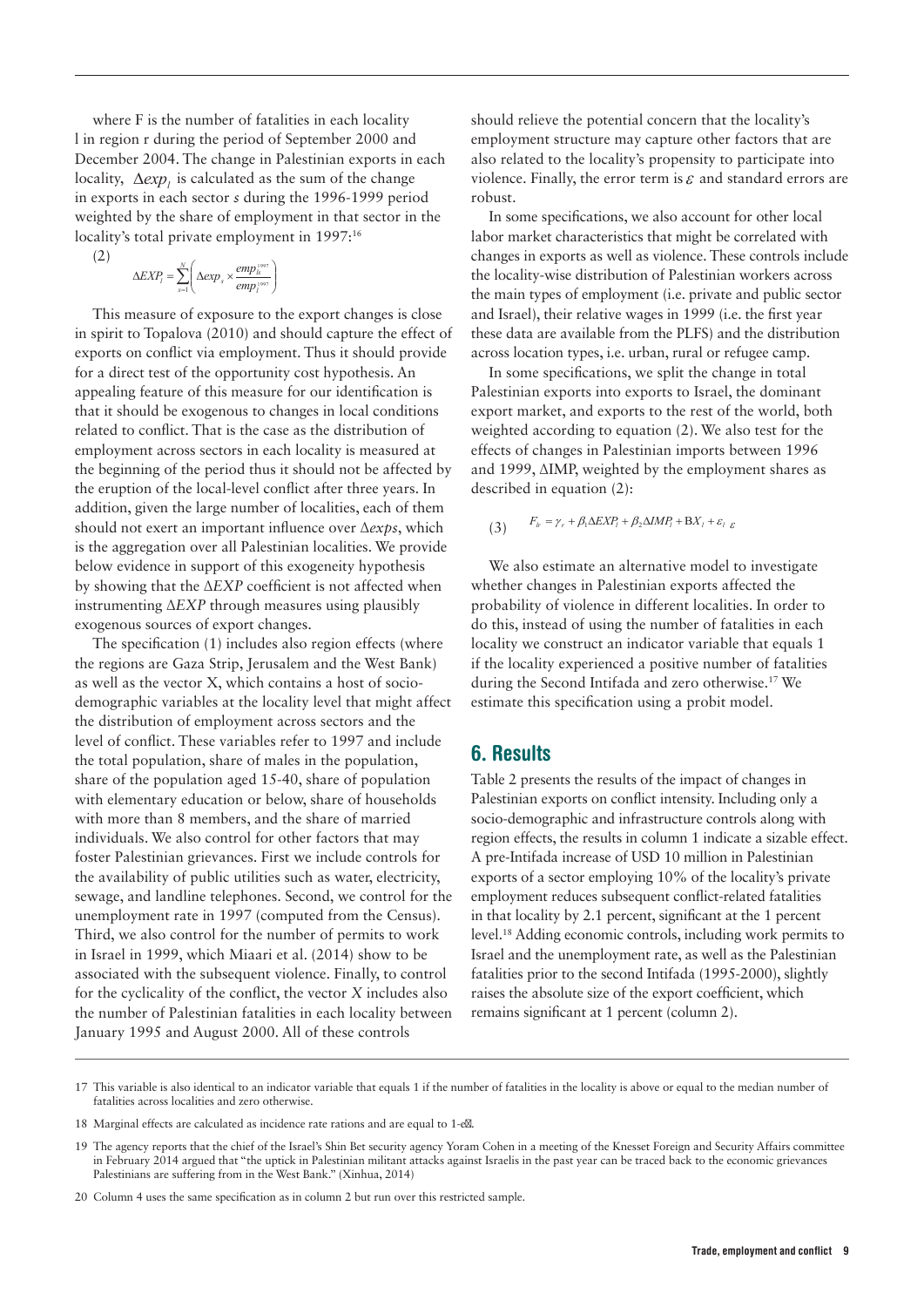### Table 2: The impact of Palestinian exports on conflict intensity

|                            | (1)          | (2)          | (3)          | (4)          | (5)              | (6)         |
|----------------------------|--------------|--------------|--------------|--------------|------------------|-------------|
| Region                     | All          | All          | All          | All          | <b>West Bank</b> | Gaza        |
| Sample                     | All          | All          | LFS          | LFS          | All              | All         |
|                            |              |              |              |              |                  |             |
| △ Palestinian exports96-99 | $-0.125***$  | $-0.128***$  | $-0.137***$  | $-0.159***$  | $-0.086***$      | $-0.528*$   |
|                            | (0.029)      | (0.030)      | (0.051)      | (0.050)      | (0.028)          | (0.283)     |
|                            |              |              |              |              |                  |             |
| Population                 | $0.000*$     | 0.000        | 0.000        | 0.000        | $0.000*$         | 0.000       |
| Male share                 | $-5.701$     | $-5.959$     | $-10.663$    | $-4.296$     | $-5.143$         | $-84.722$   |
| Age 15-40                  | $-0.739$     | $-0.123$     | 9.395        | 14.063*      | $-0.034$         | $-85.317*$  |
| Education                  | $-1.917*$    | $-1.865*$    | $-1.491$     | $-3.292*$    | $-2.047*$        | $-16.864*$  |
| Share refugees             | 0.209        | 0.276        | $-0.215$     | 0.501        | 0.110            | $2.173*$    |
| Large households (%)       | $-3.845***$  | $-4.017***$  | $-3.301*$    | $-3.489*$    | $-3.352***$      | 7.556       |
| Married (%)                | $-12.299***$ | $-12.242***$ | $-22.521***$ | $-22.195***$ | $-12.432***$     | $-2.373$    |
| Gaza                       | 0.272        | 0.100        | $-0.332$     | $-0.059$     |                  |             |
| Jerusalem                  | 0.165        | 0.140        | $-0.473$     | $-0.956**$   | 0.330            |             |
| Public water               | 0.167        | 0.162        | $-0.269$     | $-0.183$     | $-0.049$         | $-0.603$    |
| Public electricity         | 0.113        | 0.095        | $-0.300$     | $-0.215$     | 0.428            | $-6.386***$ |
| Public sewage              | $1.329***$   | $1.339***$   | 0.326        | $1.049***$   | $1.146***$       | 0.836       |
| Telephone lines            | $1.290***$   | $1.285***$   | $1.323***$   | $1.501***$   | $1.084***$       | $4.026*$    |
| Work permits to Israel     |              | 0.001        | $0.002***$   | $0.002***$   | 0.002            | $0.001**$   |
| Past Pal. Fatalities       |              | $-0.021$     | $0.076**$    | 0.059        | $-0.198***$      | $-0.001$    |
| Unemployment               |              | 0.275        | $-0.823$     | $-1.356$     | 0.694            | $-1.645$    |
| Empl. Israel (%)           |              |              | $-0.015$     |              |                  |             |
| Avg. wage emp. Israel      |              |              | $0.018**$    |              |                  |             |
| Empl. Public (%)           |              |              | 0.065        |              |                  |             |
| Avg. wage emp. Public      |              |              | $-0.009$     |              |                  |             |
| Private empl. (%)          |              |              | 0.038        |              |                  |             |
| Avg. wage emp. Private     |              |              | $-0.013**$   |              |                  |             |
| Urban $(%)$                |              |              | $1.179***$   |              |                  |             |
| Refugee camp (%)           |              |              | $1.535***$   |              |                  |             |
|                            |              |              |              |              |                  |             |
| Observations               | 569          | 569          | 199          | 199          | 532              | $37\,$      |
|                            |              |              |              |              |                  |             |
| Marginal effect ∆EXP       | $-0.091$     | $-0.092$     | $-0.312$     | $-0.430$     | $-0.049$         | $-0.691$    |

*Notes: The dependent variable is the number of fatalities from politically motivated violence (Palestinians killed by Israelis) from the outbreak of the Second Intifada (28.9.2000) until Dec 2004 in locality. See Table A1 for the definitions of the independent variables. The regressions are estimated using a Negative Binomial model. Robust standard errors are reported in parentheses. The symbols \*, \*\*, \*\*\* represent statistical significance at the 10, 5, and 1 percent levels.*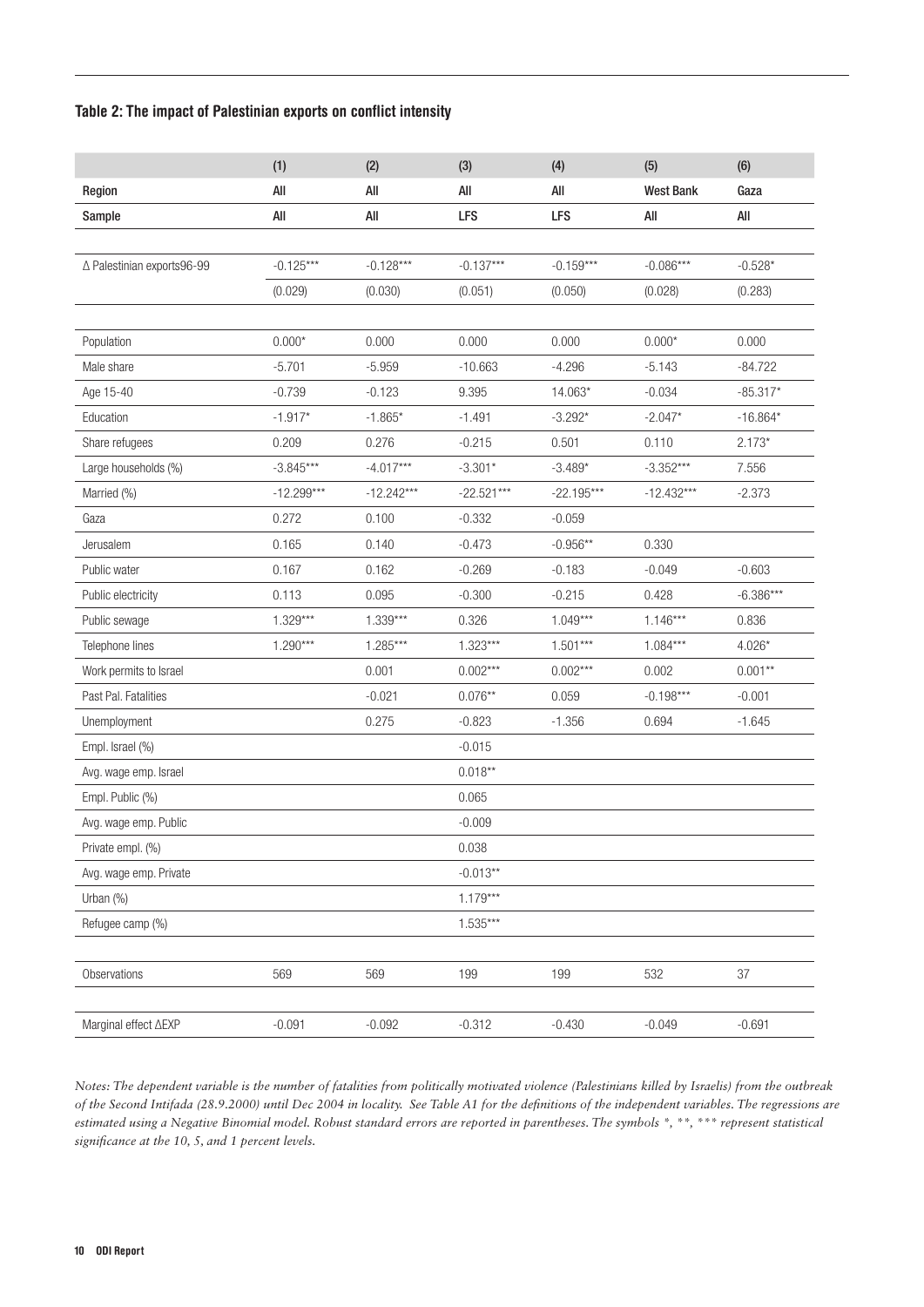These results support the opportunity cost hypothesis: better economic conditions should raise the opportunity cost of involvement in the conflict thus lowering its intensity. This result is also in line with experts' opinion on the determinants of violence in the West Bank in the current phase (Xinhua, 2014).<sup>19</sup>

In column 3 we add other labor market indicators from the PFLS, including the locality-wise share of private and public employment, the share of employment in Israel as well as the average wages in 1999 (column 3). These are potentially important controls, as they capture the pre-Intifada reliance of the localities on the different types of employers. This addition, however, does not change the main result. In fact the coefficient becomes even more negative and its size (-0.137) implies that an increase of USD 10 million in Palestinian exports of a sector covering 10% of the locality's private employment reduces conflictrelated fatalities in that locality by 2.8 percent. The result is again significant at the 1 percent level. This larger absolute value of the coefficient is entirely due to the reduction in sample size (to 199 localities) caused by the inclusion of the additional labor market controls. In fact this inclusion reduces the absolute size of the export coefficient (from  $-0.159$  in column 4 to  $-0.137$  in column 3).<sup>20</sup> This smaller sample size provides a robustness check in its own right as it restricts the analysis to comparatively larger localities. *Notes: The dependent variable is the number of fatalities from politically motivated violence (Palestinians killed by Israelis) from the outbreak of the Second Intifada (28.9.2000) until Dec 2004 in locality. See Table A1 for the definitions of the independent variables. The regressions are estimated using a Negative Binomial model. Robust standard errors are reported in parentheses. The symbols \*, \*\*, \* represent statistical significance at the 10, 5, and 1 percent levels.*

Thus far, we have constrained the effect of exports to be similar across localities in the West Bank and localities in the Gaza Strip. In columns 5-6 we explore different specifications using only localities in the West Bank and in Gaza respectively. The results for Gaza should be interpreted with caution since they only rely on a population of 37 localities. These specifications include the same controls that we use in our preferred specification in column 2. The results confirm the previous findings that an increase in Palestinian exports are negatively associated with the number of fatalities during the Second Intifada. The coefficient is more precisely estimated in the West Bank than in Gaza probably due to the small sample size in the latter. However it is larger in magnitude in Gaza.

It is worth discussing briefly the rest of the coefficients in Table 2. More populated localities have a higher number of fatalities, although this association is not robust across specifications. A higher level of education is associated with lower conflict intensity, and so are higher shares of

large households and of married individuals. Interestingly the availability of a public sewage system and of landline telephone lines are both associated with a higher conflict intensity. However the former seems to be explained by the positive correlations between public sewage systems and urban areas and between urban areas and conflict intensity (column 3). The positive coefficient of telephone lines instead may proxy for other omitted variables, such as the connection to the ruling Fatah party. That may be positively related both to conflict intensity and to the availability of telephone lines. More permits to work in Israel in 1999 (and higher wages to Palestinian employees in Israel) are associated with a higher number of fatalities during the second Intifada probably due to the employment restrictions imposed by Israel at the outset of the Intifada (Miaari et al., 2014). In contrast, higher private sector wages are associated with lower conflict intensity, again supporting the opportunity cost mechanism. Interestingly, in the West Bank Palestinian fatalities in prior to the Intifada are negatively associated with conflict intensity in the second Intifada, although the result is not robust for the whole PT and is reversed for the more restricted sample (column 3).

#### 6.1. Additional trade variables

In Table 3, we explore if other trade changes hitting the Palestinian economy matter in determining the subsequent conflict intensity. The first such change is the change in import ∆*IMP* defined in the same way as ∆*EXP* (i.e. weighted according to equation (2)). Interestingly, the coefficient on changes in imports is small, negative, and highly insignificant (column 1). This suggests that the eventual displacement effect of increased imports on domestic producers is not substantial and/or is compensated by the increased domestic demand which determined also the increase in imports in the first place. This addition does not affect the coefficient on change in Palestinian exports, which remains significant and of similar magnitude to that in Table 2, column 2.

If Israel had changed its trade policies in response to the forthcoming second Intifada that could bias our estimate of the effects of Palestinian exports on conflict. In order to control for this possibility, we construct a locality-wise measure of changes in Israeli imports from the rest of the world between 1996 and 1999, ∆*IsrImp*, again weighted by the employment shares as described in equation  $(2)$ .<sup>21</sup> The coefficient on changes in Israeli imports from the rest of the world is small, positive and again not significant (column 2). Once again the export coefficient is unaffected by this inclusion. This result is consistent with the fact that Israel may not have used its trade policy in connection to expected surge in violence during the 1990s. It also

<sup>21</sup> We subtract Palestinian imports from Israel from the Israeli imports from the rest of the world as a large part of Palestinian imports are processed through Israeli firms and are recorded as part of Israel's total imports. The result is also robust to including Palestinian imports from Israel (results available from the authors upon request.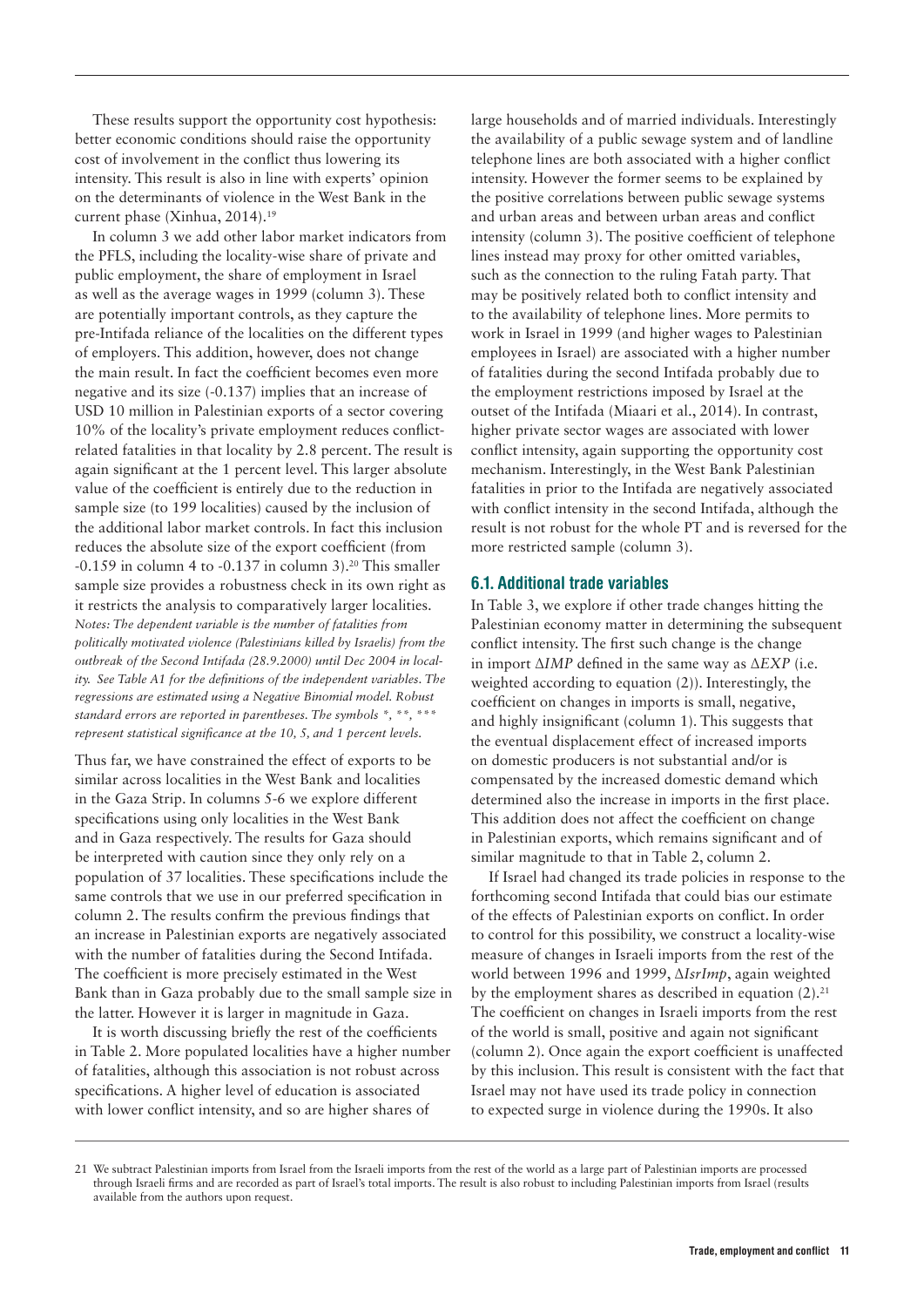Table 3: The impact of Palestinian trade on conflict intensity

|                                    | (1)         | (2)         | (3)         | (4)         | (5)         | (6)         | (7)        |
|------------------------------------|-------------|-------------|-------------|-------------|-------------|-------------|------------|
| Sample                             | All         | All         | All         | <b>LFS</b>  | All         | All         | <b>LFS</b> |
|                                    |             |             |             |             |             |             |            |
| ∆ Palestinian exports96-99         | $-0.121***$ | $-0.127***$ | $-0.122***$ | $-0.146***$ |             |             |            |
|                                    | (0.029)     | (0.030)     | (0.029)     | (0.052)     |             |             |            |
| $\triangle$ Palestinian exports to |             |             |             |             | $-0.147***$ | $-0.133***$ | $-0.120$   |
| Israel96-99                        |             |             |             |             | (0.041)     | (0.042)     | (0.075)    |
| $\triangle$ Palestinian exports to |             |             |             |             | $-0.231$    | $-0.179$    | $-0.028$   |
| RoW96-99                           |             |             |             |             | (0.162)     | (0.175)     | (0.302)    |
| △ Palestinian imports96-99         | $-0.006$    |             | $-0.004$    | $-0.016$    |             | $-0.004$    | $-0.017$   |
|                                    | (0.005)     |             | (0.008)     | (0.012)     |             | (0.008)     | (0.012)    |
| $\Delta$ Israeli imports from      |             | 0.003       | 0.001       | $-0.005$    |             | 0.001       | $-0.005$   |
| RoW96-99                           |             | (0.003)     | (0.004)     | (0.004)     |             | (0.005)     | (0.004)    |
|                                    |             |             |             |             |             |             |            |
| Other controls                     | <b>YES</b>  | <b>YES</b>  | <b>YES</b>  | <b>YES</b>  | <b>YES</b>  | <b>YES</b>  | <b>YES</b> |
| <b>Observations</b>                | 569         | 569         | 569         | 199         | 569         | 569         | 199        |

*Notes: The dependent variable is the number of fatalities from politically motivated violence (Palestinians killed by Israelis) from the outbreak of the Second Intifada (28.9.2000) until Dec 2004 in locality. See Table A1 for the definitions of the independent variables. Other controls include all the controls in Table 2, column 2. The regressions are estimated using a Negative Binomial model. Robust standard errors are reported in parentheses. The symbols \*, \*\*, \*\*\* represent statistical significance at the 10, 5, and 1 percent levels.*

suggests that once we control for changes in Palestinian exports any residual effect of Israeli imports on Palestinian employment is marginal.

When we include both import variables in the same specification, they continue to be not significant while the export coefficient is again unaffected (column 3). And that is also the case when we run the specification over the smaller LFS sample of larger localities (column 4).

In columns 5-7, we examine to what extent Palestinian exports to the main market Israel are the main channel through which changes in trade affect violence. In order to do so we split the export variable into changes in exports to Israel and changes in exports to the rest of the world (always weighted by the employment shares). While both variables negative across specifications, only exports to Israel are statistically significant (although only at the 15% level over the LFS sample with import variables, see column 7). This may not be surprising as Israel accounted for over 90% of Palestinian exports in the 1990s. However the large absolute magnitude of the export to the rest of the world coefficient suggests potentially relevant effect on conflict from those exports as well.

#### 6.2. Alternative conflict measures

So far we have used the total number of Palestinians killed by Israeli forces as the measure of conflict intensity. However not all fatalities occurred necessarily as a result of Palestinians participating into the political violence. In

12 ODI Report

fact B'tselem identifies various instances of Palestinians killed while not taking part into the hostilities. Those fatalities should not be considered when testing for the opportunity cost motive to engage in violence. To address this issue we use as dependent variable only the number of Palestinian fatalities as a result of participation into the hostilities or political demonstrations. As the data do not allow the classification of every recorded fatality, we use this variable only as a robustness check for our results. This check in Table 4 suggests that the export coefficient is highly robust to the use of this alternative measure of conflict intensity. In fact its absolute magnitude is larger for the overall exports as well as for the exports to Israel and to the rest of the world. And the coefficient of the latter becomes significant at the 10 percent level (column 3), confirming the importance of all changes in exports in affecting the opportunity cost of engaging into violence. Conversely, the import variables continue to be irrelevant in explaining conflict intensity in this case as well. In Table 5 we investigate whether changes in exports also affect the probability of conflict. To that end we estimate alternative models where instead of using the number of fatalities as our dependent variable, we use an indicator variable that takes the value of 1 if a locality experiences any fatalities throughout the Second Intifada and zero otherwise. The results, based on a probit model, suggest that changes in exports do affect the probability of conflict as well. The coefficients indicate that an increase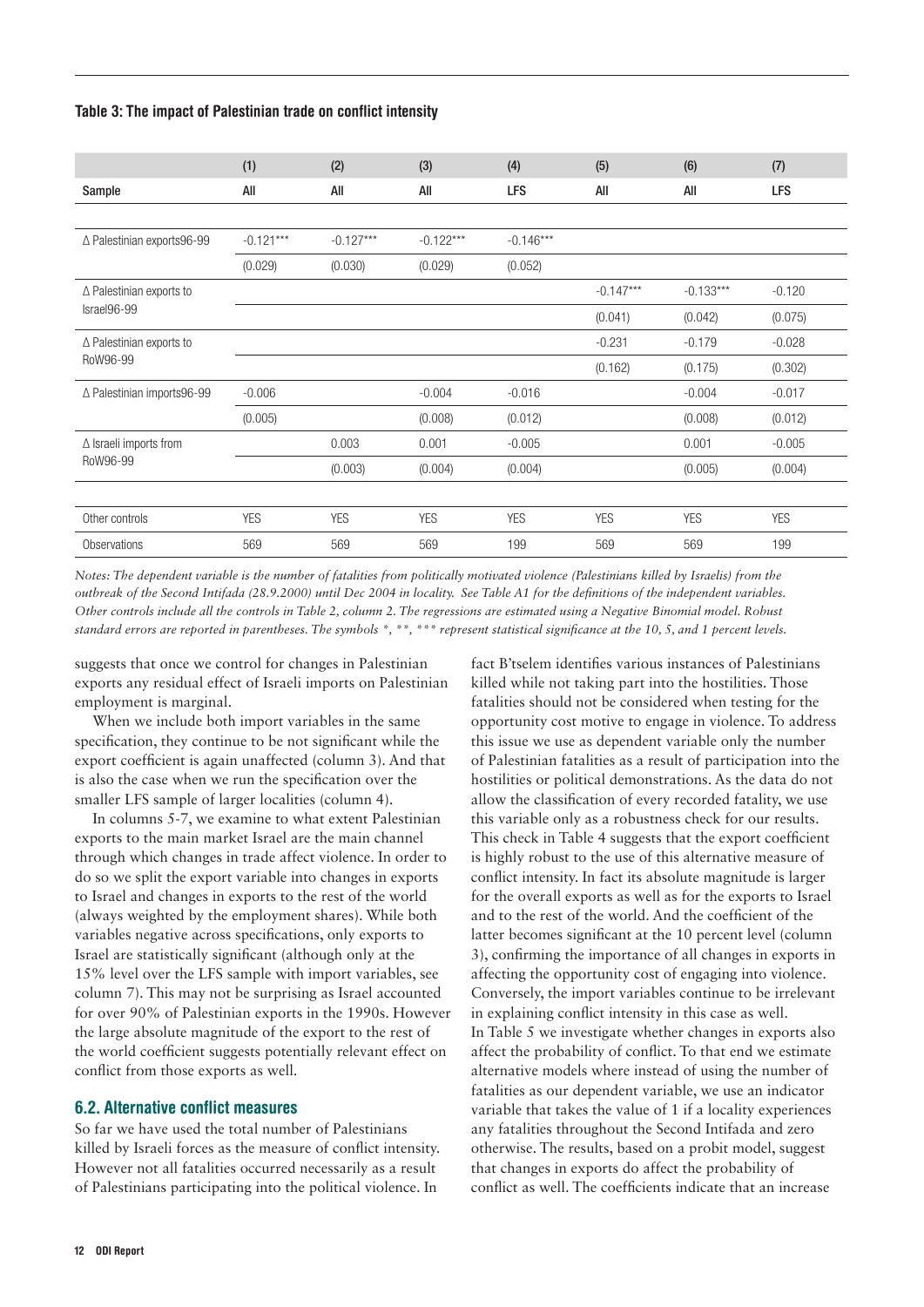#### Table 4: The impact of Palestinian trade on a different measure of conflict intensity

|                                      | (1)                                                        | (2)         | (3)         | (4)         |  |  |
|--------------------------------------|------------------------------------------------------------|-------------|-------------|-------------|--|--|
| Dep. variable                        | Palestinian fatalities during hostilities & demonstrations |             |             |             |  |  |
|                                      |                                                            |             |             |             |  |  |
| △ Palestinian exports96-99           | $-0.150***$                                                | $-0.137***$ |             |             |  |  |
|                                      | (0.041)                                                    | (0.042)     |             |             |  |  |
| $\triangle$ Palestinian exports to   |                                                            |             | $-0.187***$ | $-0.175***$ |  |  |
| Israel96-99                          |                                                            |             | (0.050)     | (0.051)     |  |  |
| ∆ Palestinian exports to<br>RoW96-99 |                                                            |             | $-0.355*$   | $-0.340$    |  |  |
|                                      |                                                            |             | (0.213)     | (0.218)     |  |  |
| △ Palestinian imports96-99           |                                                            | $-0.012$    |             | $-0.011$    |  |  |
|                                      |                                                            | (0.009)     |             | (0.009)     |  |  |
| $\Delta$ Israeli imports from        |                                                            | $-0.003$    |             | $-0.004$    |  |  |
| RoW96-99                             |                                                            | (0.005)     |             | (0.005)     |  |  |
|                                      |                                                            |             |             |             |  |  |
| Other controls                       | <b>YES</b>                                                 | <b>YES</b>  | <b>YES</b>  | <b>YES</b>  |  |  |
| Observations                         | 569                                                        | 569         | 569         | 569         |  |  |

*Notes: The dependent variable is the number of fatalities from politically motivated violence during demonstration (Palestinians killed by Israelis) from the outbreak of the Second Intifada (28.9.2000) until Dec 2004 in locality. See Table A1 for the definitions of the independent variables. Other controls include all the controls in Table 2, column 2. The regressions are estimated using a Negative Binomial model. Robust standard errors are reported in parentheses. The symbols \*, \*\*, \*\*\* represent statistical significance at the 10, 5, and 1 percent levels.*

#### Table 5: The impact of Palestinian trade on conflict probability

|                                           | (1)                       | (2)         | (3)        | (4)         |  |  |
|-------------------------------------------|---------------------------|-------------|------------|-------------|--|--|
| Dep. variable                             | Dummy at least 1 fatality |             |            |             |  |  |
|                                           |                           |             |            |             |  |  |
| ∆ Palestinian                             | $-0.053***$               | $-0.055***$ |            |             |  |  |
| exports96-99                              | (0.017)                   | (0.018)     |            |             |  |  |
| ∆ Palestinian                             |                           |             | $-0.063**$ | $-0.069***$ |  |  |
| exports to<br>Israel96-99                 |                           |             | (0.025)    | (0.026)     |  |  |
| ∆ Palestinian<br>exports to<br>RoW96-99   |                           |             | $-0.107$   | $-0.131$    |  |  |
|                                           |                           |             | (0.103)    | (0.105)     |  |  |
| ∆ Palestinian                             |                           | 0.002       |            | 0.002       |  |  |
| imports96-99                              |                           | (0.006)     |            | (0.006)     |  |  |
| $\Delta$ Israeli imports<br>from RoW96-99 |                           | $-0.000$    |            | $-0.001$    |  |  |
|                                           |                           | (0.003)     |            | (0.003)     |  |  |
|                                           |                           |             |            |             |  |  |
| Other controls                            | <b>YES</b>                | <b>YES</b>  | <b>YES</b> | <b>YES</b>  |  |  |
| Observations                              | 569                       | 569         | 569        | 569         |  |  |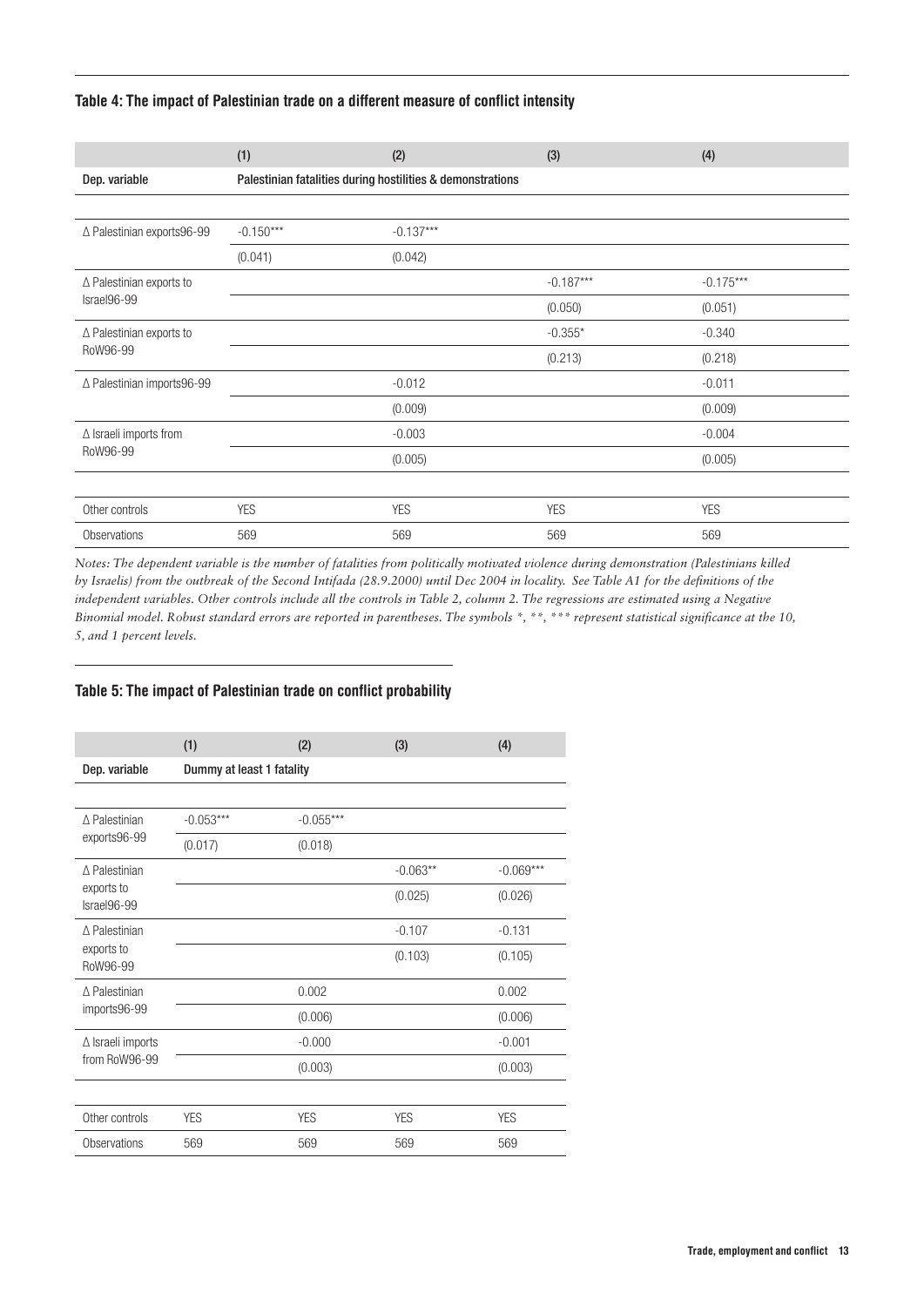#### Table 6: The impact of Palestinian trade on conflict: tackling endogeneity

| $-0.169***$<br>(0.036) | $-0.164***$    |
|------------------------|----------------|
|                        |                |
|                        |                |
|                        |                |
|                        | (0.051)        |
|                        |                |
|                        |                |
|                        |                |
|                        |                |
|                        | 0.000          |
|                        | (0.041)        |
| 0.008                  | 0.006          |
| (0.007)                | (0.009)        |
|                        |                |
| $\mathsf{All}$         | $\mathsf{All}$ |
| 569                    | 569            |
|                        |                |
| (13)                   | (14)           |
| All                    | All            |
| All                    | All            |
| Fat demo               | Dummy          |
|                        |                |
| $-0.139***$            | $-0.082***$    |
| (0.052)                | (0.024)        |
|                        |                |
|                        |                |
|                        |                |
|                        |                |
|                        |                |
| $\mathsf{All}$         | $\mathsf{All}$ |
| 569                    | 569            |
|                        |                |

*Notes: The regressions are estimated using a Negative Binomial model except column 14 which is estimated through a probit model. See Table A1*  for the definitions of the independent variables. Other controls include all the controls in Table 2, column 2. Robust standard errors are reported in *parentheses. The symbols \*, \*\*, \*\*\* represent statistical significance at the 10, 5, and 1 percent levels.*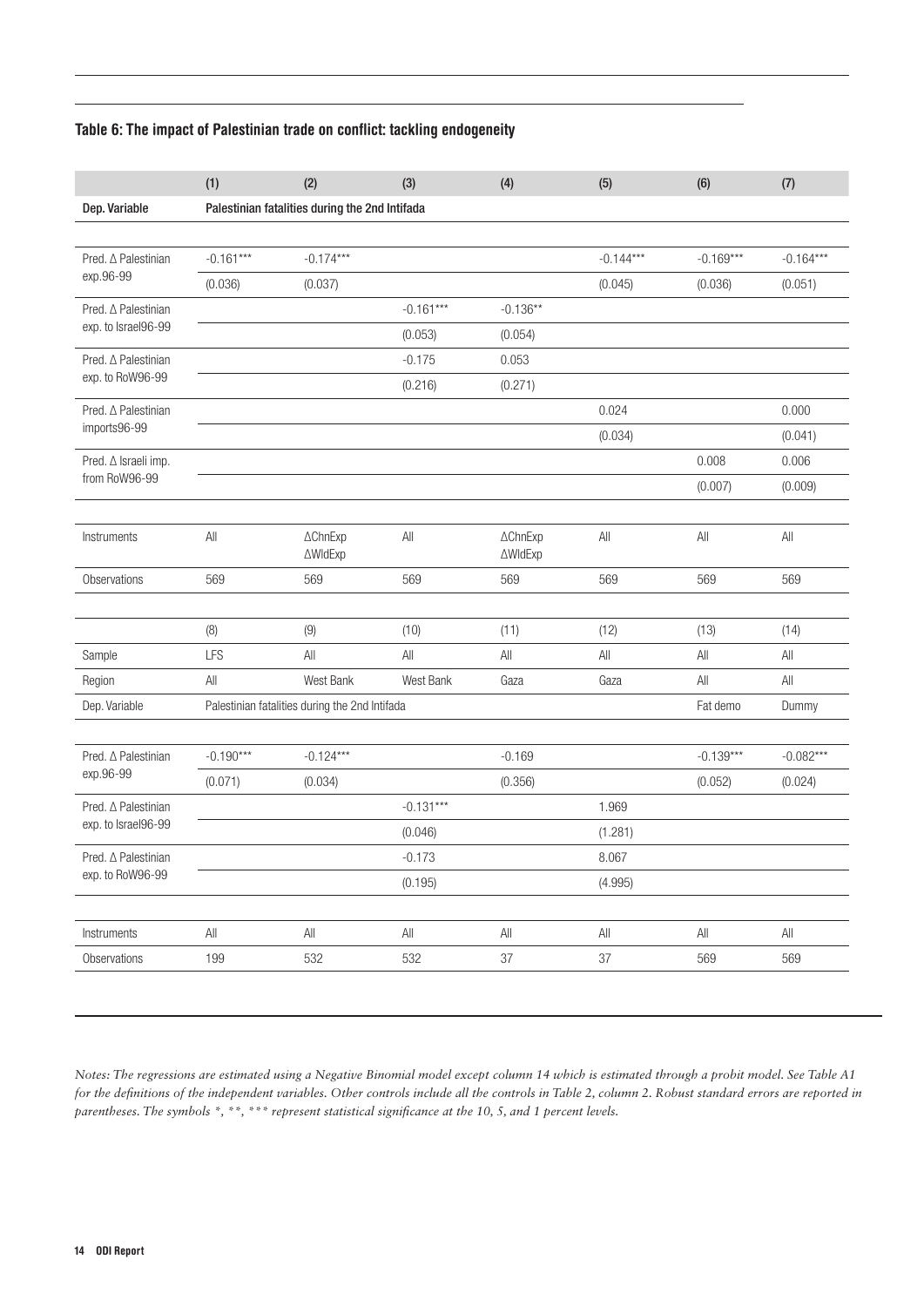in Palestinian exports by USD 10 million in a sector employing 10% of private employees in a locality reduces the probability of conflict in that locality by between 5.3 and 5.5 percent (columns 1-2). This effect goes up to between 6.3 and 6.9 percent in the case of exports to Israel, while is it not significant for the exports to the rest of the world (columns 3-4). Again, the effect of changes in imports is not significant (columns 2 and 4).

#### 6.3. Endogeneity

We have argued that our trade measures are exogenous to local level conditions related to the conflict. In order to substantiate this argument and address any remaining concerns of endogeneity, we instrument the export (and other import) measures. In order to do so we use instruments based on two plausibly exogenous sources of Palestinian export changes.

The first is the changes in Chinese export supply over the same period (1996-1999). This is arguably an

important source of competition of Palestinian exports especially in Israel. Indeed unlike imports from PT, Israeli imports from China dramatically increased between 1995 and 2000 (figure A2). In order to ensure the exogeneity of Chinese exports changes to Israeli conditions (which may be related to the conflict prospects), we take the changes in Chinese sectoral exports to the world but Israel. We replace the Palestinian exports with this variable in equation (2) to generate the first instrument (∆ChnExp). A rise in Chinese sectoral exports may also be related to a general increase in the world demand in those sectors. To control for this effect we also add an instrument, which is constructed again as in equation (2) but using world sectoral exports instead of Palestinian exports (∆WldExp).

The second source of exogenous changes in Palestinian exports is Israeli trade policy. In particular Israel, as much of the rest of the world, undertook a substantial process of (unilateral) tariff liberalization during the 1990s, which reduced import duties in most sectors. The scale of this

# (1) (2) (3) (4) (5) (6) (7) (8) Dep. variable Palestinian fatalities during the 2nd Intifada Pre-Intifada Fatal. x ∆PalExp  $0.003$  0.004 (0.032) (0.034) Refugee (%) x ∆PalExp -0.204\*\* -0.204\*\* -0.204\*\* -0.214\*\* (0.087) (0.094) Male (%) x ∆PalExp 1.681\*\*\* 1.696\*\*\* 1.696\*\*\* 1.696\*\*\* 1.681\*\*\* (0.589) (0.603) Large HH (%) x ∆PalExp -0.166 -0.166 -0.162 -0.162 -0.160 -0.160 -0.166 -0.166 -0.166 -0.166 -0.166 -0.166 -0.166 (0.192) (0.222) Unemployment (%) x ∆PalExp -0.426\* -0.158 (0.245) (0.273) Age 15-40 (%) x ∆PalExp 0.623 (0.487) (0.634) Educated (%) x ∆PalExp 0.119 0.251 (0.164) (0.176) Other controls YES YES YES YES YES YES YES YES Observations 569 569 569 569 569 569 569 569

#### Table 7: The heterogeneity of the impact of export changes on conflict intensity

*Notes: The dependent variable is a dummy for whether the locality experienced at least one fatality from politically motivated violence (Palestinians killed by Israelis) from the outbreak of the Second Intifada (28.9.2000) until Dec 2004. See Table A1 for the definitions of the independent variables. Other controls include all the controls in Table 2, column 2. The regressions are estimated using a probit model. Robust standard errors are reported in parentheses. The symbols \*, \*\*, \*\*\* represent statistical significance at the 10, 5, and 1 percent levels.*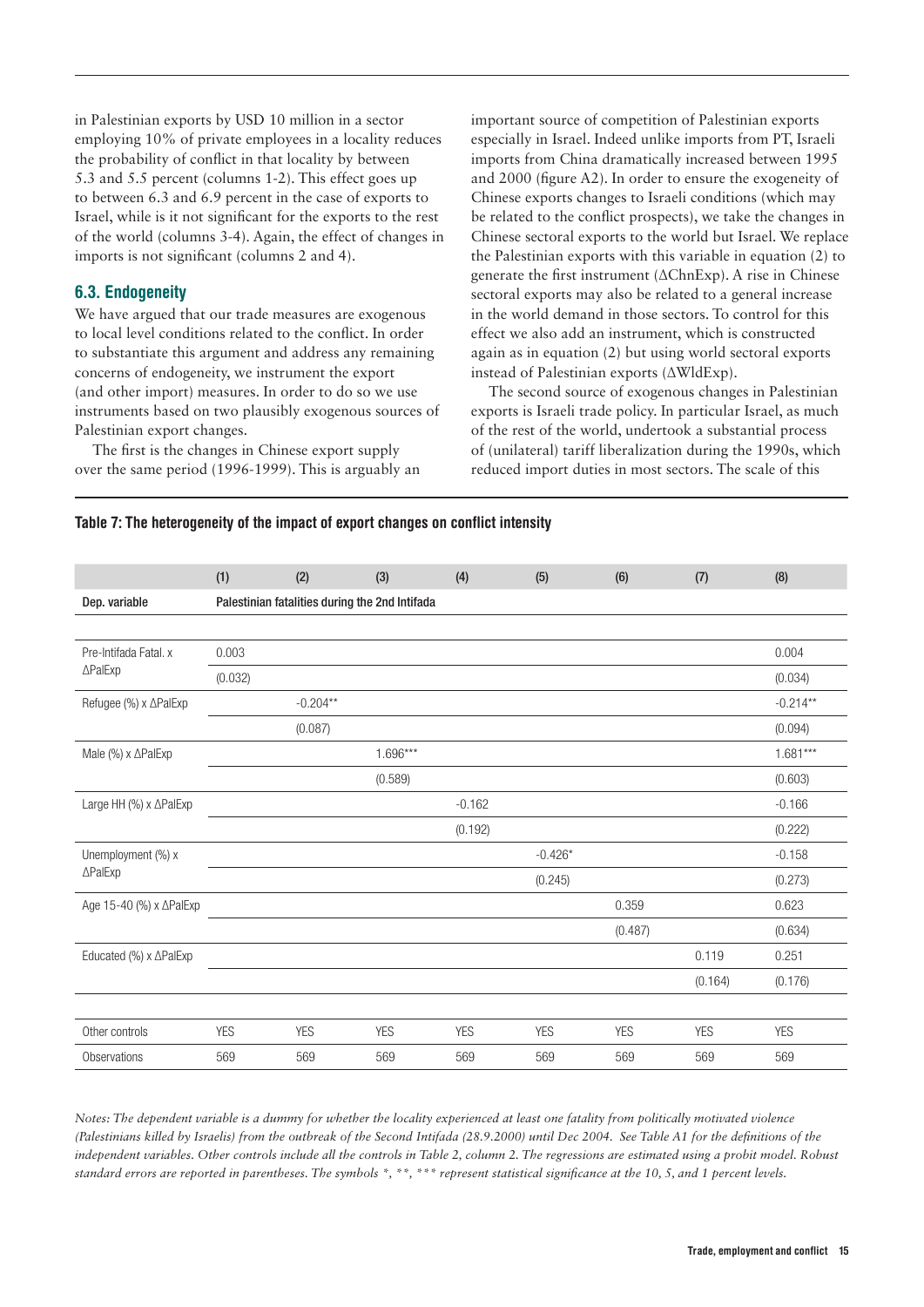reduction can be gauged in figure A3, which reports the distribution of the non-zero Most Favoured Nation (MFN) tariff differences between 1993 and 2004 (the only years during that period for which data are available in WITS). This reduction in Israeli tariffs caused a reduction in the preferential access of Palestinian exports to their major destination market, thus effectively acting as a reduction in demand for Palestinian goods from Israel.<sup>22</sup> Again we use the change in Israeli tariffs to replace the changes in Palestinian exports in equation (2) to generate the instrument for ∆EXP (i.e. ∆IsrMFN).23 The main problem with this instrument is that it covers a larger period of time than do the changes in pre-Intifada trade that we are considering. Because of that we also check the robustness of the results to excluding this instrument from the first stage estimation.

We instrument the ∆EXP with this series of variables in the following first stage specification:  $\frac{1}{2}$ 

#### $\textit{EXP}_{tr} = \textit{y}_{r} + \alpha_{1} \Delta \textit{ChnExp}_{l} + \alpha_{2} \Delta \textit{WldExp}_{l} + \alpha_{3} \Delta \textit{isrMFN}_{l} + \textit{RX}_{l} + \mu_{l}$

The results of this specification, presented in table A2, suggest that these instruments are good predictors of changes in Palestinian exports over 1996-1999. In particular ∆*ChnExp* is negatively associated with Palestinian export changes in line with the idea that Chinese exports may displace Palestinian exports. Conversely the coefficient of ∆*WldExp* is positive and significant as world demand positively affects Palestinian exports as well. Similarly, ∆*IsrMFN* has a positive and significant coefficient consistent with the hypothesis that a reduction in Israeli import tariffs to the rest of the world induces also a reduction in Palestinian exports (as competition in the Israeli market increases). The results are robust to excluding ∆*IsrMFN*, which increases the displacement effect of Chinese exports vis-a-vis Palestinian exports (column 2). These instruments appear to be relevant also in explaining Palestinian exports to Israel and to the rest of the world. It is noticeable that the effect of Israeli tariff is of opposite sign in the case of Palestinian exports to the rest of the world than in the case of Palestinian exports to Israel (column 5). This suggests a re-orientation of Palestinian exports away from the Israeli market as a result of a reduction in preferential access to Israel.

Following Cameron and Trivedi (2013), we use these instrum  $\rightarrow$  to extract the endogenous component of ∆*EXP* computed from equation (4) and add that in equation  $(1)$ , which becomes:  $(5)$ 

### $F_{tr} = \gamma_r + b_1 \Delta EXP_t + BX_t + \rho_{tr} + \varepsilon_t$

The coefficient of ∆*EXP* should not suffer from the endogeneity bias as the estimated residuals from the first stage should purge the eventual endogenous component of the export index. This formulation ensures the computation of consistent standard errors (Cameron and Trivedi, 2013).24

Table 6 presents the results of this equation, which confirm the robustness of the effects of changes in Palestinian exports on subsequent conflict intensity. The coefficient is slightly larger in absolute term than the comparable coefficient in table 2, column 2. That is especially when excluding ∆*IsrMFN* from the instrument set (column 2). However the magnitude of the ∆*EXP* coefficient is not statistically different from that in table 2, thus confirming that the endogeneity bias is limited in this context. The results also hold for Palestinian exports to Israel (columns 3-4), while they are weaker for Palestinian exports to the rest of the world, probably due to the relatively weak power of the instruments in predicting this variable.

The results are also robust to including the predicted import variables using the same instrument set (columns 5-7). These variables continue to be not significant even in these specifications.25 The ∆*EXP* coefficient is also robust to using the restricted LFS sample (column 8) and it is also robust when considering the 532 localities in the West Bank (columns 9-10). On the other hand it is not robust for the 37 localities in Gaza (columns 11-12). Finally, the results also hold for fatalities as a result of hostilities or demonstrations (column 13) as well as for conflict probability (column 14). The instrumentation again slightly raises the effect of changes in exports on the latter: a USD 10 million increase in export in a sector which employs 10% of private employees in a locality is associated with a reduction in the probability of conflict in that locality by 8.2%.

#### 6.4. Heterogeneity

These export changes exert a sizable effect on conflict across Palestinian localities on average. However these effects may well differ across localities according to various characteristics. We try to test for some of this heterogeneity by interacting our main export measure with a series of variables that could shape the importance of the opportunity cost channel of conflict.

The results are presented in Table 7, where we include one interaction term at a time along with all the usual controls (columns 1-7) and then all of them together (column 8). Export shocks appear to affect conflict more in localities with a higher share of refugees and with higher unemployment rate, while they have lower effect in localities with a higher share of males. The first two results point to the importance of grievances in determining the reaction to a trade shock. In particular the refugee status is connected with the displacement by Palestinians as a result of the creation

<sup>22</sup> As a de facto custom union, Palestinian and Israeli goods do not pay any duties to access the reciprocal markets.

<sup>23</sup> Unlike trade data, we cannot sum tariff rates over the sectors to match the 5-digit SITC level data of MFN tariff with the 2-digit ISIC employment data. Instead we take the average of tariff rates across 5-digit SITC sectors weighted by Palestinian total exports in each sector. In this way we ensure that the changes in Israeli tariffs are weighted by the importance they may have for Palestinian sectoral exports.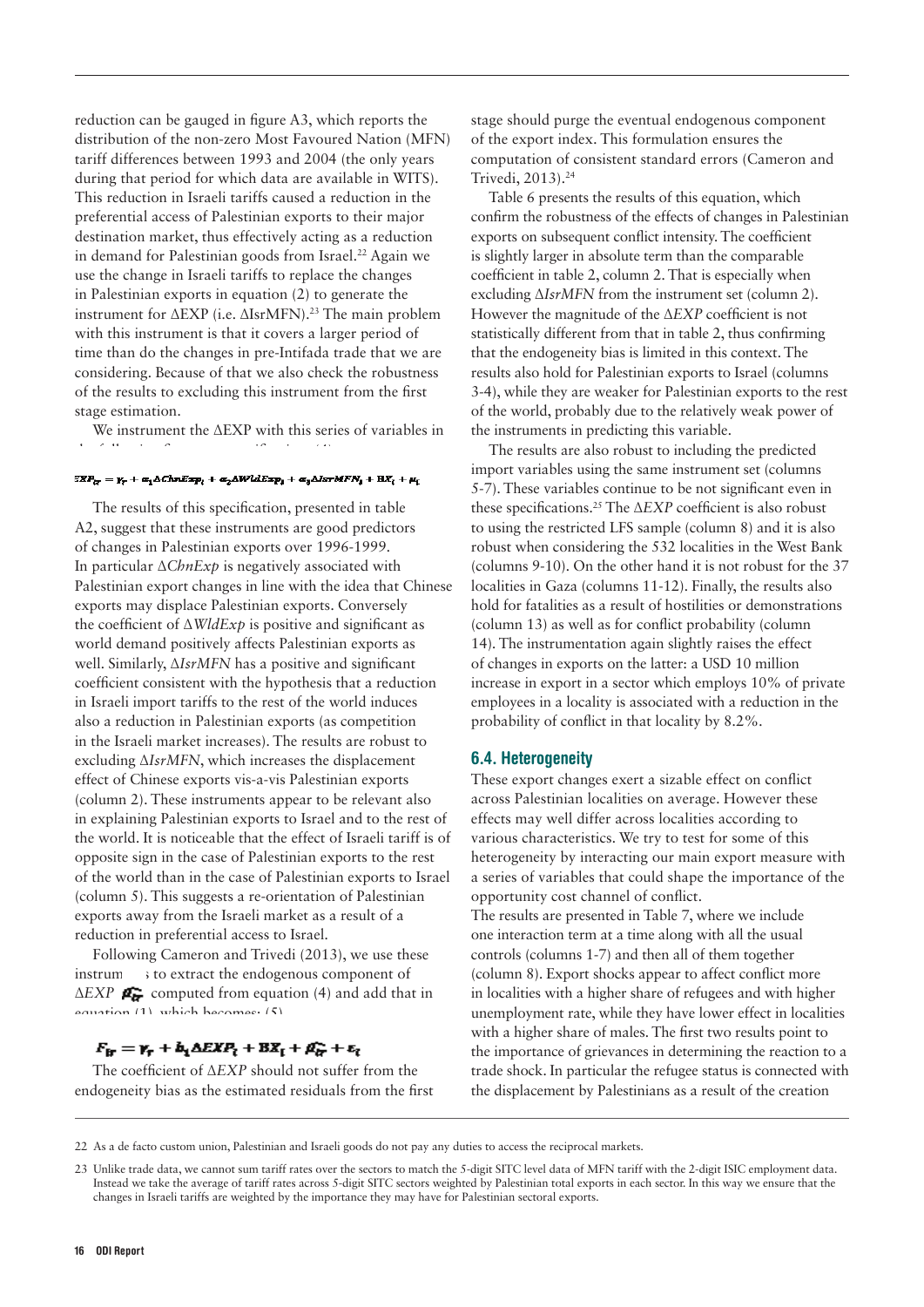of the state of Israel in 1948, which is often associated with Palestinian grievances vis-à-vis Israel. On the other hand the result for the proportion of males in the population is surprising and may be consistent with the hypothesis that a low share of males may be associated with a large share of males in Israeli jails, thus again with a relatively high level of grievances among the local population.

Perhaps surprisingly, neither past fatalities, nor the level of education or the share of young adult in the population are associated with significantly different effects of changes in export on conflict intensity.

#### 6.5. Discussion

Overall, the results suggest that changes in Palestinian exports (to Israel and to a more limited extent to the rest of the world) during the pre-Intifada period reduce the intensity (and the probability) of the conflict during the second intifada. The way in which the trade variables are constructed allows us to interpret these results as the outcome of variation in employment opportunities induced by export (and import) changes.

The context of the analysis also enables us to exclude other mechanisms through which export shocks may affect conflict. For example, an increase in exports of certain goods, such as minerals and fuel, may increase conflict by redirecting workers towards using violence to appropriate resources. This channel is unlikely to operate in the Israeli-Palestinian context, as the Palestinian export basket does not include such goods. In addition, an increase in export revenues could fund the fighting of the rebel forces. This channel is also unlikely to operate in the Palestinian context because of the relative inability of the Palestinian authority to tax earnings/trade.

The support for the opportunity cost hypothesis in conflict situations is in line with an increasingly large literature on the conflict-reducing impact of positive economic shocks (e.g. Miguel et al., 2004; Bruckner and Ciccone, 2010; Hull and Imai, 2013; Dube and Vargas, 2013). In terms of the specific evidence on the Israeli-Palestinian conflict, the findings are consistent with those of Calì et al. (2014), who find that increases in the private sector wage bill mildly reduced violence during the second Intifada. The finding is also related to Miaari et al. (2014), who show that adverse employment shocks (due to the closure of the Israeli labour market) increased the intensity of conflict during the second Intifada.

# 7 Conclusions and policy implications

This paper has exploited unique datasets from the Israeli-Palestinian conflict and a new empirical approach to provide a clean test of the opportunity cost mechanism linking trade shocks and conflict. It has examined the impact of the changes in Palestinian trade – and exports in particular - during the late 1990s on the intensity and probability of subsequent conflict across Palestinian

localities. We argue that these trade changes are largely exogenous to local Palestinian conditions, as they are the result of the emergence of competing suppliers, chiefly China, and of the Israeli trade liberalization, which eroded the preferential access of Palestinian goods to their main export market. We also provide evidence in support of this exogeneity of the trade shocks.

Our findings suggest sizable effects of changes in exports on conflict intensity. An increase of USD 10 million in Palestinian exports of a sector employing 10% of the locality's private employment reduces subsequent conflict-related fatalities in that locality by between 2.1 and 2.8 percent. This increase also reduces the probability of the eruption of conflict in the locality by between 5.3 and 5.5 percent.

The results are robust to the inclusion of a wide range of locality-level socio-demographic and economic characteristics and to using different measures of conflict intensity. The effects are mainly driven by exports to Israel, although the evidence suggests that also exports to the rest of the world seem to matter in explaining conflict. On the other hand, neither Palestinian imports nor Israeli imports from the rest of the world appear to affect conflict.

Our findings point to several policy implications. They suggest that dealing with adverse employment shocks in conflict prone environment is a priority to avert conflict and/or reduce its intensity. At the same time the promotion of labor intensive export sectors appear to be a useful strategy in this context. The evidence in the paper suggests that the trade policy of a country's trading partners may offer an effective way of doing so for example by increasing preferential market access.

In the specific Israeli-Palestinian context, the findings support the idea that facilitating Palestinian trade can be an important strategy to reduce the risk of conflict. This entails a better control by Palestinians of their own border, an improved system for tax collection, and renewed trade agreements with Israel on a more equal footing. Improving trade will also require the development of a strong Palestinian private sector. A large amount of evidence suggests that this development cannot be achieved without the removal of the many Israeli measures which restrict the activity of the Palestinian private sector, such as movement and access restrictions, the West Bank wall, the blockade in Gaza, and impediments to access to natural resources (World Bank, 2007; 2013; UNCTAD, 2011; Calì and Miaari, 2013).

In addition, our results point to the crucial importance of Palestinian sales to the Israeli market (rather than to any other market) as a way to reduce the probability of intense conflict. On the one hand, this suggests the importance of facilitating the purchase of Palestinian goods and services by Israelis. That is also in line with the finding by Miaari et al. (2014) on Palestinian workers in Israel. On the other hand, this dependence on Israel implies a high exposure of the Palestinian private sector to shocks to the Israeli market, such as the Israeli trade liberalization of the 1990s. As we have shown, these economic shocks can have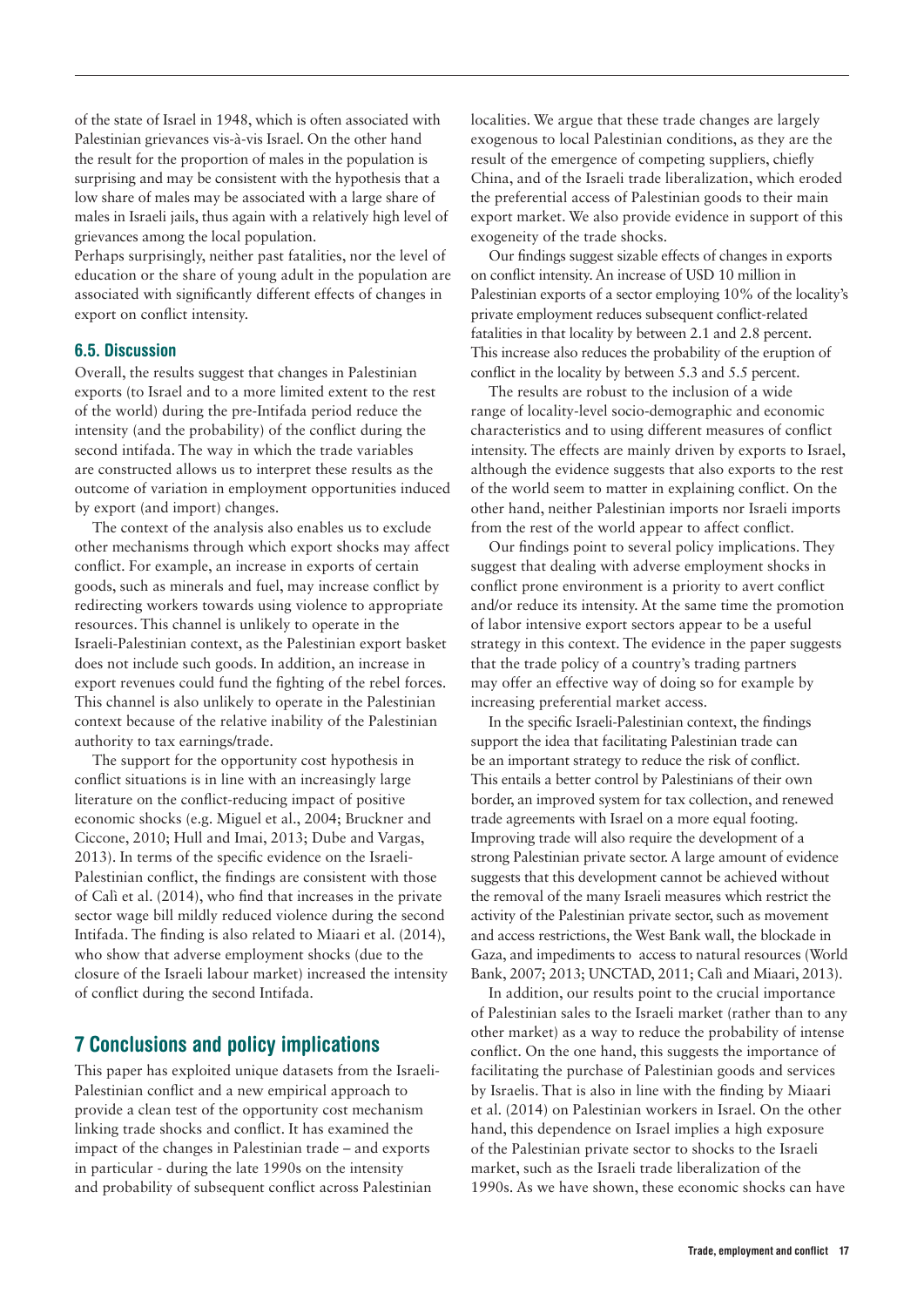important consequences for conflict. Therefore it is crucial to enable Palestinian exporters to diversify in terms of markets. Intensifying trade links with the Arab economies would be a natural starting point. That would require Palestinian sovereignty over its own trade policy, as well as the development of trade facilitation measures linking the PT with its neighboring Arab countries.

Finally, our findings support the hypothesis that economic opportunities affect the dynamics of the Israeli-Palestinian conflict. This is consistent with previous studies showing that improved private employment opportunities in Israel reduce the intensity of the conflict (Miaari et al. 2014). How to guarantee such opportunities and how changes in trade policies might interact with local political institutions operating within the Palestinian-Israeli conflict are fruitful avenues for future research.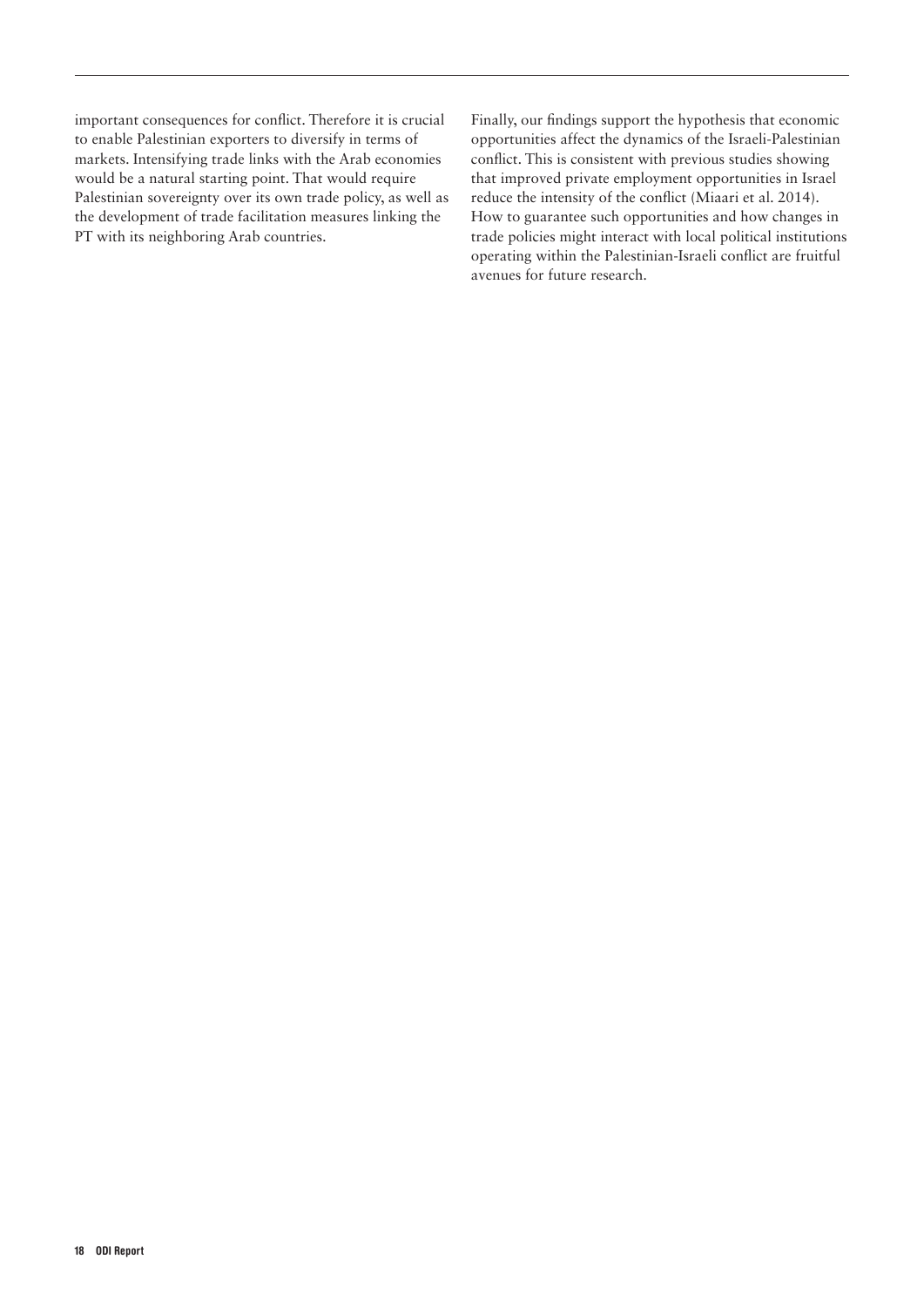# References

Angrist, J. and Kugler, (2008). Rural windfall or a new resource curse? Coca, income, and civil conflict in Colombia, The Review of Economics and Statistics, 90(2): 191-215.

Autor, D., Dorn, D. and G. Hanson (2012). The China Syndrome: Local Labor Market Effects of Import Competition in the United States, mimeo.

Bank of Israel (2010). Recent economic developments, Tel Aviv, May–August: 128.

Bazzi, S. and C. Blattman (2013). Economic Shocks and Conflict: The (Absence of?) Evidence from Commodity Prices, mimeo.

Becker, G. (1968). Crime and Punishment: An Economic Approach, Journal of Political Economy, 76: 169–217.

Berman, E. and D.D. Laitin (2008). Religion, terrorism and public goods: Testing the club model, Journal of Public Economics, 92: 1942–1967.

Berman, E., J.N. Shapiro, and J.H. Felter (2012). Can Hearts and Minds Be Bought? The Economics of Counterinsurgency in Iraq. Journal of Political Economy, forthcoming.

Berman, N. and M. Couttenier (2012). External shocks, internal shots: the geography of civil conflicts,Graduate Institute of International and Development Studies Working Paper No: 13/2012

Berrebi, C. (2007). Evidence About the Link Between Education, Poverty and Terrorism Among Palestinians. Peace Economics, Peace Science and Public Policy, 13(1): Article 2.

Besley, T. J. and T. Persson (2008). Wars and State Capacity, Journal of the European Economic Association, 6: 522-530.

Bhavnani, R.R. and S. Jha (2011). Trade Shocks, Mass Mobilization and Decolonization: Evidence from India's Independence Struggle, mimeo.

Bruckner, M. and A. Ciccone (2010). International commodity prices, growth and the outbreak of civil war in sub-Saharan Africa, The Economic Journal, 120 (May), 519–534.

Buhaug, H., and J. K. Rod (2006). Local Determinants of African Civil Wars, 1970–2001, Political Geography 25:315–335.

Calì, M. (2014). Trade boom and wage inequality: Evidence from Ugandan districts, Journal of Economic Geography, forthcoming.

Calì, M. and S. Miaari (2013). The labor market impact of mobility restrictions: Evidence from the West Bank, World Bank Policy Research Working Paper 6457.

Calì, M., Miaari, S. and B. Fallah (2014). Employment and conflict in Palestine, paper prepared for DFID.

Cameron, C. and P.K. Trivedi (2013). Regression Analysis of Count Data, Cambridge: Cambridge University Press.

Chiquiar, Daniel. 2008. "Globalization, Regional Wage Differentials, and the Stolper-Samuelson Theorem: Evidence from Mexico." Journal of International Economics, 74(1), 70-93.

Collier, P. and A. Hoffler (2004). Greed and grievance in civil war, Oxford Economic Papers, 56 (4): 563-96.

Dube, O. and J. Vargas (2013). Commodity price shocks and civil conflict: evidence from Colombia, Review of Economic Studies.

Hull, P. and M. Imai (2013). Economic shocks and civil conflict: Evidence from foreign interest rate movements, Journal of Development Economics, 103: 77-89.

Dube, O. and J. Vargas (2013). "Commodity Price Shocks and Civil Conflict: Evidence from Colombia." The Review of Economic Studies.

Long, J.S. and Freese, J. (2006), Regression Models for Categorical Dependent Variables Using STATA, Texas: STATA Corporation.

Maystadt, J-F., De Luca, G. P.G. Sekeris, J. Ulimwengu and R. Folledo (2014), Mineral Resources and Conflicts in the Democratic Republic of the Congo, Oxford Economic Papers.

Miaari, S., A. Zussman, and N. Zussman (2014). Employment Restrictions and Political Violence in the Israeli-Palestinian Conflict, Journal of Economic Behavior and Organization.

Miguel, E., S. Satyanath and E. Sergenti (2004). Economic Shocks and Civil Conflict: An Instrumental Variables Approach, Journal of Political Economy, 112(4): 725-753.

Saleh, B.A. (2009). An Econometric Analysis of Palestinian Attacks: An Examination of Deprivation Theory and Choice of Attacks, European Journal of Social Sciences, 7(4), 17-29.

Sayre, E.A. (2009). Labor Market Conditions, Political Events, and Palestinian Suicide Bombings, Peace Economics, Peace Science and Public Policy, 15(1), pp. 1-26.

Topalova, P. (2010). Factor Immobility and Regional Impacts of Trade Liberalization: Evidence on Poverty from India. American Economic Journal: Applied Economics, 2, 1-41.

UNCTAD (2011). Developments in the economy of the occupied Palestinian territory, Geneva: UNCTAD Secretariat.

orld Bank (2007). Movement and access restrictions in the West Bank: Uncertainty and inefficiency in the Palestinian economy, The World Bank.

World Bank (2010). Doing Business Indicators, Trading Across Borders, online data,

available at [http://www.doingbusiness.org/data/exploretopics/](http://www.doingbusiness.org/data/exploretopics/trading-across-borders) [trading-across-borders](http://www.doingbusiness.org/data/exploretopics/trading-across-borders)

World Bank (2013). Area C and the future of the Palestinian economy, Washington DC: The World Bank.

Xinhua (2014). Palestinian militancy stems from economic hardship: Israeli security chief, February 2nd.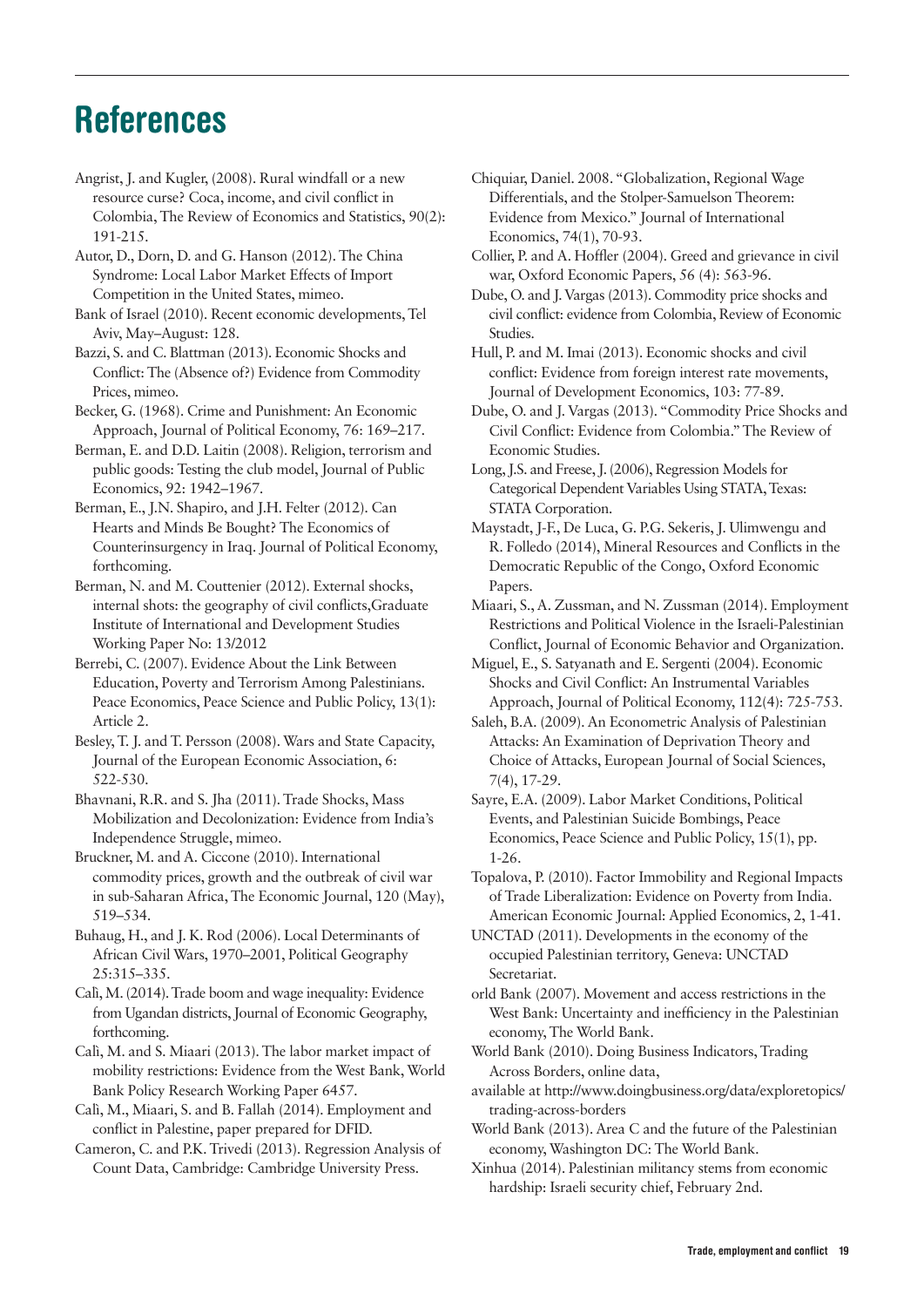# Annex: Additional Figures and Tables

Figure A1: Distribution of relative changes in Israeli imports and Palestinian exports (1996-99)



Figure A2: Israeli imports: China vs. Palestinian territory, 1995-2000 (USD mln)



*Source: COMTRADE and PCBS*

*Note: Sectors are recorded at the 5-digit SITC level Source: PCBS and COMTRADE*

#### Figure A3: Changes in Israeli MFN tariffs (5-digit SITC Rev. 3), 1993-2004



*Source: WITS*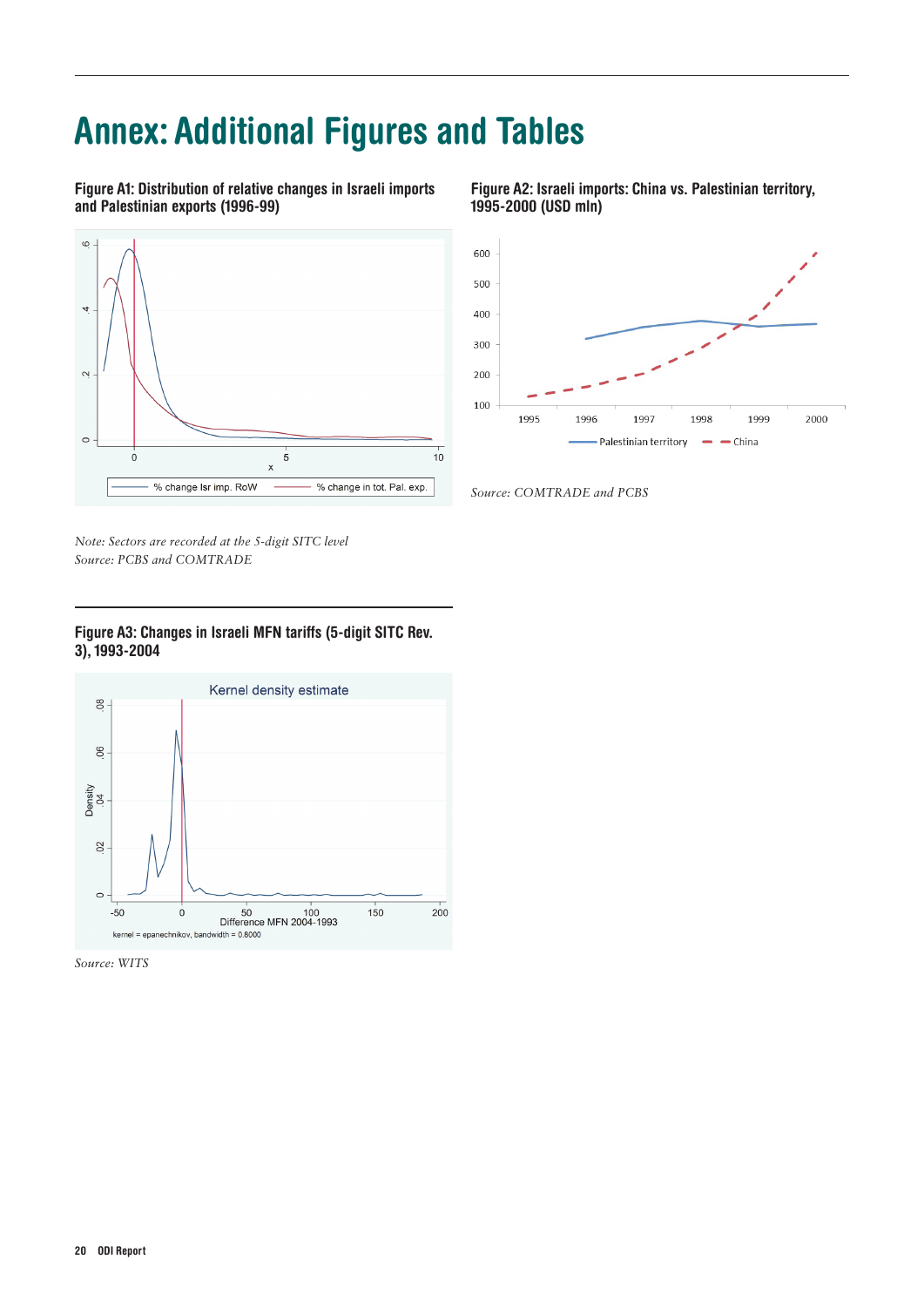### Table A1: Variables' description

| Variable                                                                                            | Description                                                                                                                                                                                                                                                                                                                                                                                                                                                                                       |
|-----------------------------------------------------------------------------------------------------|---------------------------------------------------------------------------------------------------------------------------------------------------------------------------------------------------------------------------------------------------------------------------------------------------------------------------------------------------------------------------------------------------------------------------------------------------------------------------------------------------|
| Palestinian Fatalities                                                                              | Average number of fatalities from politically-motivated violence (Palestinians<br>killed by Israel) from the outbreak of the Second Intifada (28.9.2000) until<br>December 2004 in locality. For Palestinian fatalities, the locality is the locality<br>where the fatal wounding occurred. There are a handful of cases in which the<br>fatal wounding occurred inside Israel. In those cases, we considered the locality<br>of residence of the attacker, or the closest geographical locality. |
| Localities with at least one fatality                                                               | Dummy variable which takes 1 if the locality has more than zero fatalities and 0<br>if it has 0 fatalities.                                                                                                                                                                                                                                                                                                                                                                                       |
| Localities with number of fatalities greater than the median                                        | Dummy variable which take 1 if the locality is above the median of share of<br>fatalities out of population and 0 if below.                                                                                                                                                                                                                                                                                                                                                                       |
| Change in the Palestinian exports to Israel between the years 1999 and 1996                         | Sum of the change in the Palestinian exports to Israel in each sector between<br>the years 1999 and 1996, weighted by the 1997 employment share in that<br>sector in each locality from the total employees in the same locality.                                                                                                                                                                                                                                                                 |
| Change in the Israeli import from the rest of the World between the years 1999<br>and 1996          | Sum of the change in the Israeli import from the rest of the world (except<br>Palestine) in each sector between the years 1999 and 1996, weighted by the<br>1997 employment share in that sector in each locality from the total employees<br>in the same locality.                                                                                                                                                                                                                               |
| Change in the total Palestinian exports between the years 1999 and 1996                             | Sum of the change in the total Palestinian export in each sector between the<br>years 1999 and 1996, weighted by the 1997 employment share in that sector<br>in each locality from the total employees in the same locality.                                                                                                                                                                                                                                                                      |
|                                                                                                     | population in the same locality.                                                                                                                                                                                                                                                                                                                                                                                                                                                                  |
| Change in the total Palestinian Imports between the years 1999 and 1996                             | Sum of the change in the total Palestinian imports in each sector between the<br>years 1999 and 1996, weighted by the 1997 employment share in that sector<br>in each locality from the total employees in the same locality.                                                                                                                                                                                                                                                                     |
|                                                                                                     | population in the same locality.                                                                                                                                                                                                                                                                                                                                                                                                                                                                  |
| Change in the total Palestinian exports to the rest of the World between the<br>years 1999 and 1996 | Sum of the change in the total Palestinian exports from the rest of the world<br>(except Israel) in each sector between the years 1999 and 1996, weighted<br>by the 1997 employment share in that sector in each locality from the total<br>employees in the same locality.                                                                                                                                                                                                                       |
| Share of employment in Israel in 1999                                                               | Share of Palestinian workers employed in Israel out of total working age in 1999<br>in locality.                                                                                                                                                                                                                                                                                                                                                                                                  |
| Average wage of employees in Israel in 1999                                                         | Average daily wage of employees in Israel in 1999 in locality.                                                                                                                                                                                                                                                                                                                                                                                                                                    |
| Share of public sector employment in 1999                                                           | Share of public sector employees out of total working age in 1999 in Locality.                                                                                                                                                                                                                                                                                                                                                                                                                    |
| Average wage of public sector employees in 1999                                                     | Average daily wage of public sector employees in 1999 in locality.                                                                                                                                                                                                                                                                                                                                                                                                                                |
| Share of private sector employment in 1999                                                          | Share of private sector employees out of total working age in 1999 in Locality.                                                                                                                                                                                                                                                                                                                                                                                                                   |
| Average wage of private sector employees in 1999                                                    | Average daily wage of private sector employees in 1999 in locality.                                                                                                                                                                                                                                                                                                                                                                                                                               |
| Fatalities between January 1995 and August 2000                                                     | Average number of fatalities from politically motivated violence (Palestinians<br>killed by Israelis) from 1995 until the outbreak of the Second Intifada<br>(28.9.2000) in locality.                                                                                                                                                                                                                                                                                                             |